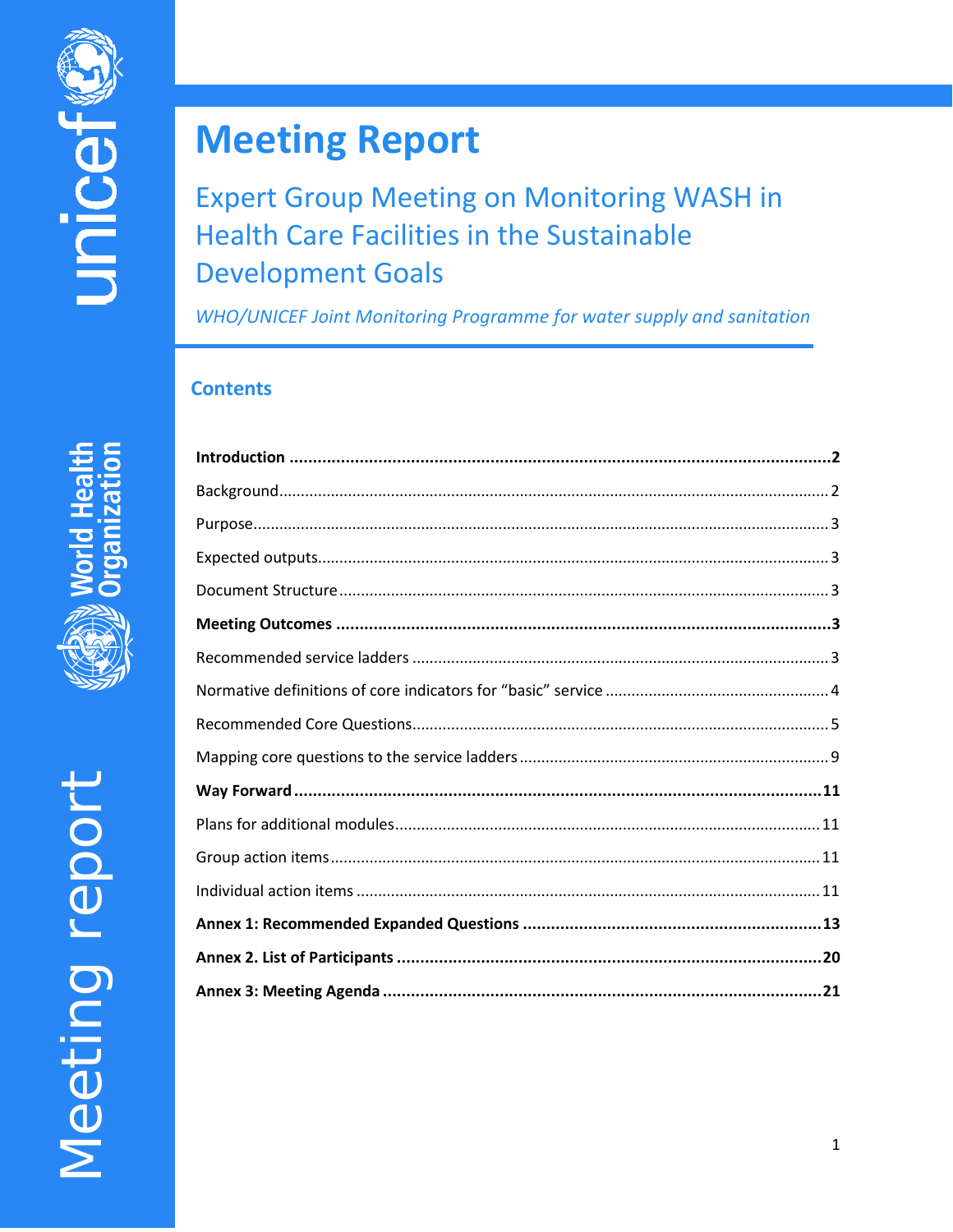# **Introduction**

From June 22-23, 2016, an Expert Group Meeting on Monitoring WASH in Health Care Facilities in the Sustainable Development Goals was convened by the WHO/UNICEF Joint Monitoring Programme for Water Supply and Sanitation (JMP) in New York. A group of 16 technical experts and six members of the JMP were in attendance. Three technical experts made remote inputs via Skype. A list of meeting participants is included in the annexes. The Expert Group Meeting was convened to consider how WASH services in health care facilities could be monitored in the era of the 2030 Sustainable Development Agenda.

# **Background**

In recognition of the importance of water, sanitation and hygiene (WASH) in health care facilities, WASH in health care facilities (WinHCF) is implicitly and explicitly captured in the 2030 Agenda for Sustainable Development. The terms "universal" and "for all" in Sustainable Development Goal (SDG) Targets 6.1 and 6.2 implicitly highlight the need for expanding WASH monitoring from the household to non-household settings, such as health care facilities and schools, as we progress from the MDG to the SDG era (Table 1). Further, Target 6.2 specifically calls for "paying special attention to the needs of women and girls and those in vulnerable situations," who are often a target population of health care, for example immunocompromised persons and expectant mothers. Target 3.8 calls for universal health coverage, with an emphasis on quality of services, for which WinHCF is of critical importance.

| Goals                                                                    | <b>Targets</b>                                                                                                                                                                                                                     |
|--------------------------------------------------------------------------|------------------------------------------------------------------------------------------------------------------------------------------------------------------------------------------------------------------------------------|
| 6: Ensure availability and                                               | 6.1: By 2030, achieve <i>universal</i> and equitable access to safe and affordable drinking water for all                                                                                                                          |
| sustainable management of water<br>and sanitation for all                | 6.2: By 2030 achieve access to adequate and equitable sanitation and hygiene for all and end open<br>defecation, paying special attention to the needs of women and girls and those in vulnerable<br>situations                    |
| 3: Ensure healthy lives and<br>promote well-being for all at all<br>ages | 3.8: Achieve universal health coverage, including financial risk protection, access to quality<br>essential health-care services and access to safe, effective, quality and affordable essential<br>medicines and vaccines for all |

<span id="page-1-4"></span>

In support of SDG monitoring and to allow for comparable data to be generated within and between countries, a *core* set of harmonized indicators and questions that address basic WASH services in health care settings is needed that will be applicable in all contexts. For national and sub-national monitoring with additional capacities and interests, an *expanded* set of questions can guide monitoring of additional criteria beyond the "basic" service level.

The Monitoring WASH in health care facilities task team is one of the four task teams working on the global action plan for WASH in HCF (the other three being advocacy, evidence and research, and facility-based improvements). The task team participated in a series of teleconferences, held between October 2015 and May 20[1](#page-1-0)6 to propose indicators and questions that are based on global norms<sup>1</sup> and look at existing questions in multi-national surveys and national monitoring systems (e.g. the WHO Service Availability and Readiness Assessment<sup>[2](#page-1-1)</sup>, the World Bank's Service Delivery Indicators<sup>[3](#page-1-2)</sup>, and the USAID-supported Service Provision Assessment<sup>[4](#page-1-3)</sup>). The task team proposed a set of draft service ladders, core and expanded indicators and questions to be discussed at the expert group meeting.

<span id="page-1-0"></span><sup>&</sup>lt;sup>1</sup> WHO (2008) Essential environmental health standards in health care. Geneva: World Health Organization.<br><sup>2</sup> http://<u>www.who.int/healthinfo/systems/sara\_introduction/en/</u>

<span id="page-1-1"></span>

<span id="page-1-3"></span><span id="page-1-2"></span><sup>3</sup> <http://www.sdindicators.org/>

<sup>4</sup> http://dhsprogram.com/What-We-Do/Survey-Types/SPA.cfm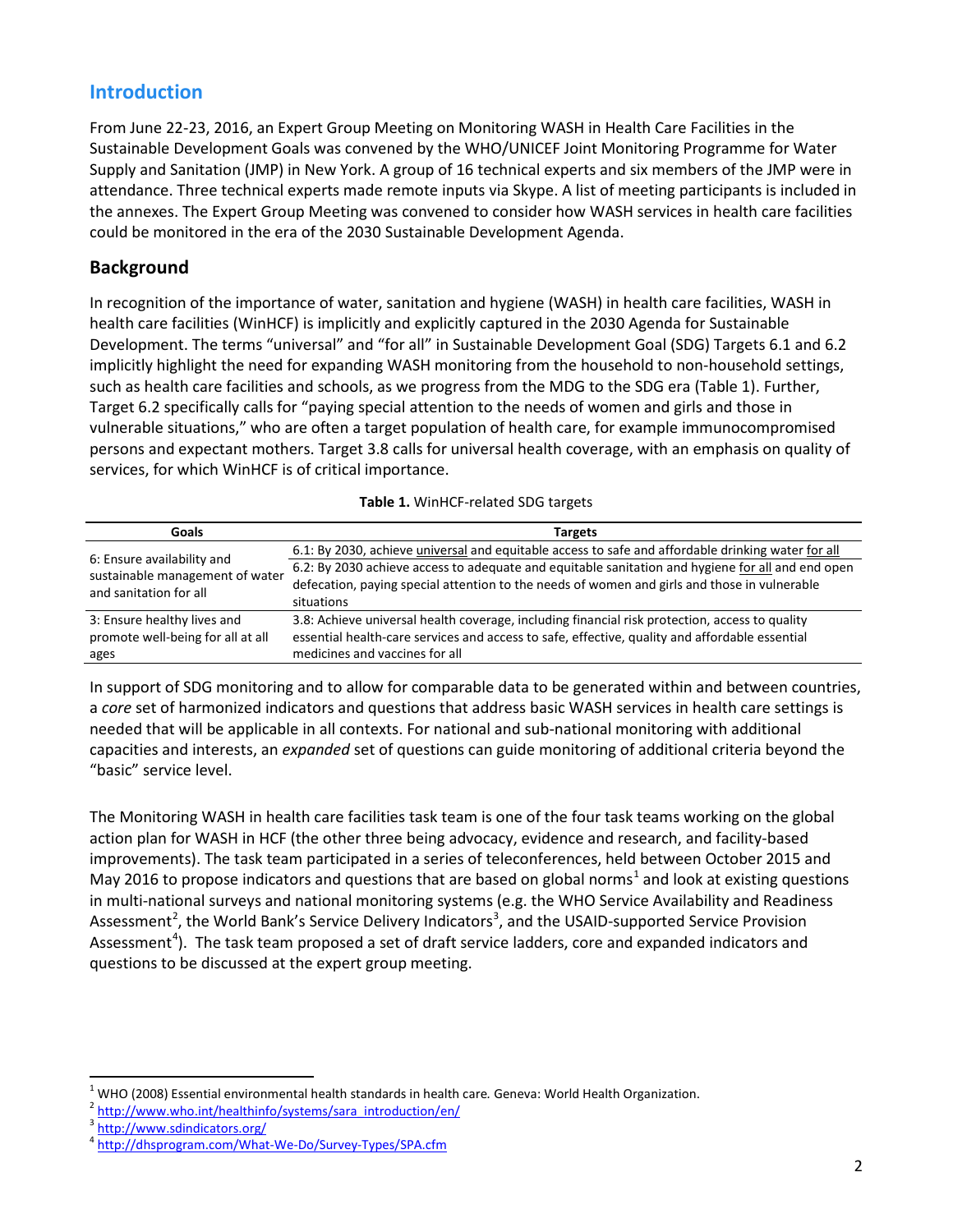# **Purpose**

The purpose of this expert group meeting was to bring together a small group of WinHCF and monitoring experts to agree on final core indicators for "basic" water, sanitation, hygiene and health care waste management to support harmonized monitoring of WASH in HCF as part of the SDGs.

Specific objectives were:

- To review and refine the proposed service ladders and core and expanded indicators and questions for WASH in HCF
- To identify potential data sources and opportunities for field-testing indicators
- To discuss harmonization of definitions (e.g. facility levels) to allow disaggregation of data and data collection methodologies (e.g. censuses versus surveys)

# **Expected outputs**

- Agreement on service ladders, and core indicators and questions for WASH in HCF monitoring, that are ready to be published in support of survey/questionnaire alignment with SDG monitoring
- A more comprehensive set of expanded indicators to undergo a second review process
- Agreed next steps for compiling additional modules (e.g. maternity wards)
- A meeting report summarizing the meeting outcomes and any remaining points of action.

# **Document Structure**

This meeting report presents revised service ladders, core indicators for WinHCF and core question sets. These are followed by points of action, including opportunities for aligning surveys and Health Management Information Systems (HMIS) with the core (and expanded) questions. A set of expanded questions are included in Annex 1, followed by the list of participants (Annex 2) and meeting agenda (Annex 3).

# **Meeting Outcomes**

# **Recommended service ladders**

Similar to JMP monitoring of household WASH and proposed monitoring of WASH in schools (WinS), service ladders are proposed for monitoring WinHCF. The multi-level service ladders allow for progressive realization of the SDG criteria, enabling countries at different stages of development to track and compare progress in reducing inequalities. Separate ladders are proposed for water, sanitation, hand hygiene, and health care waste management. A fifth ladder for cleaning practices was discussed but requires further development. Within each category, the *core* service ladders include three levels: no service, limited service, and basic service. For countries where "basic" service is not an ambitious aim, an additional "advanced" service level is suggested. The criteria for the "advanced" service level are loosely defined and countries are encouraged to further define and quantify specific elements.

Globally comparable data required to monitor the *core* indicators for "basic" service are currently scarce; the first priority for monitoring will therefore be to collect information on "basic" water, sanitation and hygiene, as guided by the *core* question set. However, additional information needed to assess "advanced" service is found in the *expanded* question set and may be included in global monitoring in the future.

Each level is defined in the following graphic, followed by normative definitions of the indicators for "basic" services.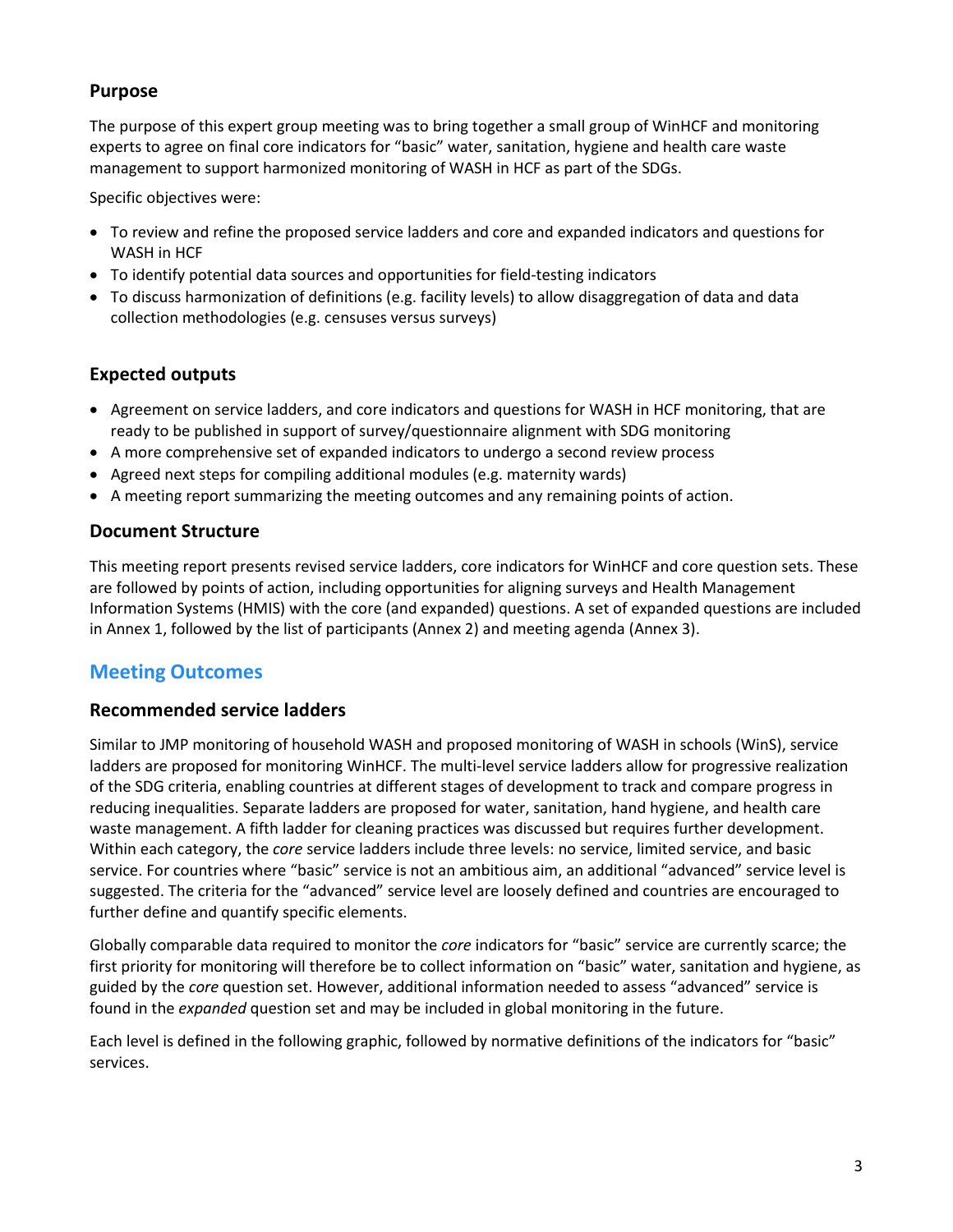| <b>Water</b>                                                                                                                            | <b>Sanitation</b>                                                                                                                                                                                                                                     | <b>Hand hygiene</b>                                                                                                                      | <b>Health care waste</b>                                                                                                                                         |
|-----------------------------------------------------------------------------------------------------------------------------------------|-------------------------------------------------------------------------------------------------------------------------------------------------------------------------------------------------------------------------------------------------------|------------------------------------------------------------------------------------------------------------------------------------------|------------------------------------------------------------------------------------------------------------------------------------------------------------------|
| <b>Advanced service</b><br>To be defined at national<br>level                                                                           | <b>Advanced service</b><br>To be defined at national<br>level                                                                                                                                                                                         | <b>Advanced service</b><br>To be defined at national<br>level                                                                            | <b>Advanced service</b><br>To be defined at national<br>level                                                                                                    |
| <b>Basic service</b>                                                                                                                    | <b>Basic service</b>                                                                                                                                                                                                                                  | <b>Basic service</b>                                                                                                                     | <b>Basic service</b>                                                                                                                                             |
| Water from an improved<br>source <sup>5</sup> is available on<br>premises.                                                              | Improved sanitation<br>facilities <sup>6</sup> are available and<br>usable, separated for<br>patients and staff, separated<br>for women and allowing<br>menstrual hygiene<br>management, and meeting<br>the needs of people with<br>limited mobility. | Hand hygiene materials,<br>either a basin with water and<br>soap or alcohol hand rub, are<br>available at points of care<br>and toilets. | Waste is safely segregated<br>into at least three bins in the<br>consultation area and sharps<br>and infectious wastes are<br>treated and disposed of<br>safely. |
| <b>Limited service</b>                                                                                                                  | <b>Limited service</b>                                                                                                                                                                                                                                | <b>Limited service</b>                                                                                                                   | <b>Limited service</b>                                                                                                                                           |
| Water from an improved<br>source is available off-<br>premises or an improved<br>water source is on site but<br>water is not available. | Improved sanitation facilities<br>are present but are not<br>usable, or do not meet the<br>needs of specific groups<br>(staff, women, people with<br>limited mobility).                                                                               | Hand hygiene materials are<br>available at some, but not all,<br>points of care and toilets.                                             | Waste is segregated but not<br>disposed of safely, or bins are<br>in place but not used<br>effectively.                                                          |
| <b>Unimproved/No facility</b>                                                                                                           | <b>Unimproved/No facility</b>                                                                                                                                                                                                                         | <b>Unimproved/No facility</b>                                                                                                            | <b>Unimproved/No service</b>                                                                                                                                     |
| Unprotected dug well or<br>spring, surface water source;<br>or there is no water source at<br>the facility.                             | Pit latrines without a slab or<br>platform, hanging latrines<br>and bucket latrines, or there<br>are no toilets or latrines at<br>the facility.                                                                                                       | Hand hygiene stations are<br>absent or present but<br>without soap or water.                                                             | Waste is not segregated or<br>safely treated and disposed.                                                                                                       |

**Figure 1.** JMP service ladders for monitoring WASH in health care facilities

# **Normative definitions of core indicators for "basic" service**

The *core* indicators define "basic" water, sanitation, hand hygiene and healthcare waste management facilities.

# **1: The proportion of health care facilities with basic water supply**

Facilities where the main source of water is an improved source **(W1)**, located on premises **(W2)**, from which water is available at the time of the survey (**W3**), or if not, water is available from an alternative improved source **(W4)**.

# **2: The proportion of health care facilities with basic sanitation**

Facilities with improved toilets or latrines for patients located on premises (**S1**), that are functional at the time of visit, with at least one toilet designated for women/girls with facilities to manage menstrual hygiene needs (**S2**), at least one separated for staff (**S3**), and at least one meeting the needs of people with limited mobility (**S4**).

<span id="page-3-0"></span> $<sup>5</sup>$  Improved water sources in healthcare settings include piped water, boreholes/tubewells, protected wells, protected springs, rainwater, and packaged or delivered water.</sup>

<span id="page-3-1"></span> $<sup>6</sup>$  Improved sanitation facilities in healthcare settings include flush/pour flush toilets connected to a piped sewer system, septic tank or</sup> pit latrine; pit latrines with slab; ventilated improved pit latrines; and composting toilets. For the purpose of this document "toilets" is taken to mean any of these improved facilities.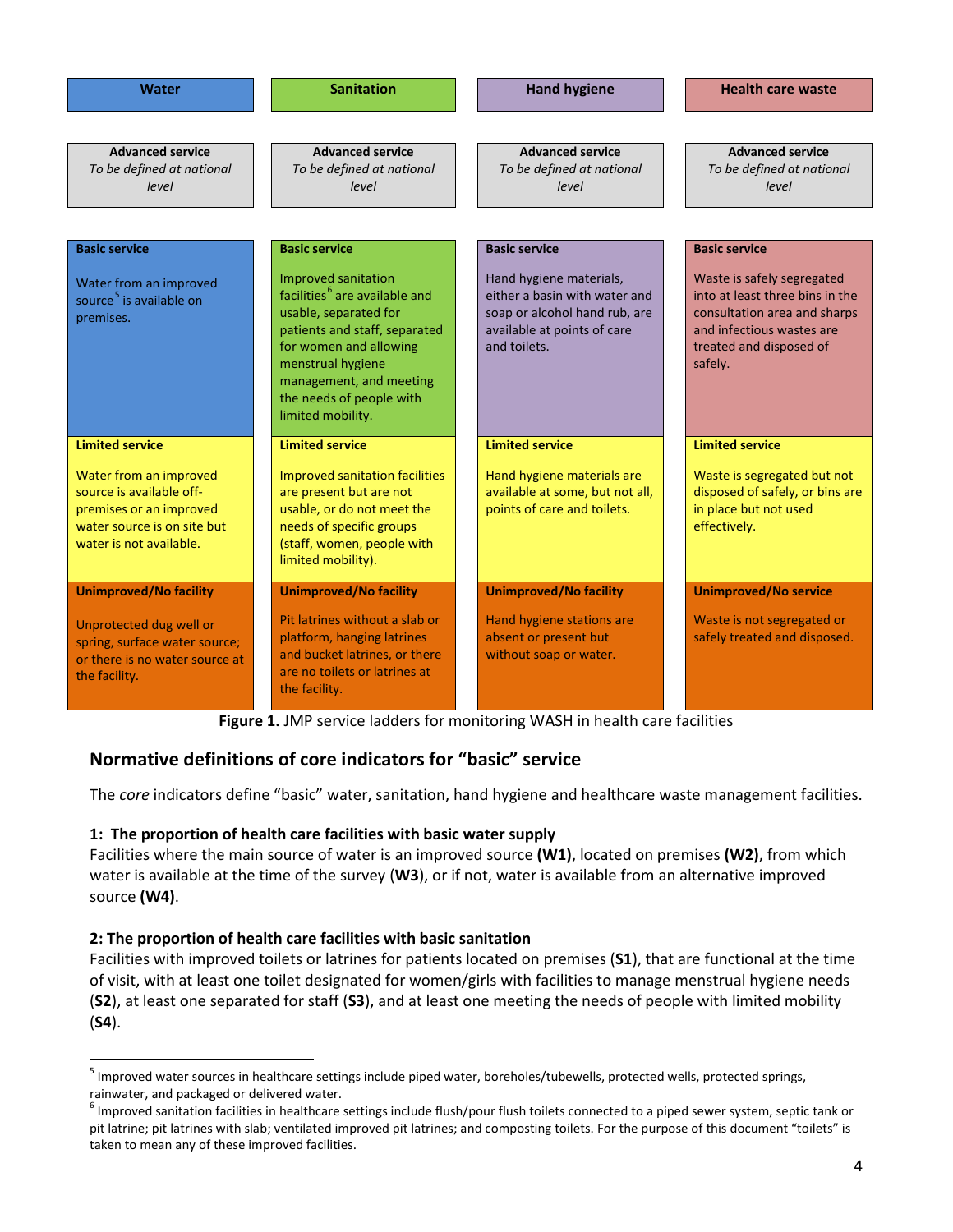#### **3: The proportion of health care facilities with basic hand hygiene**

Facilities with hand hygiene stations including a basin with water and soap, or alcohol-based hand rubs, present at critical points of care (**H1**) and within 5 m of toilets (**H2**).

#### **4: The proportion of health care facilities practicing basic healthcare waste management**

Facilities where waste is safely segregated in the consultation area (**M1**) and infectious **(M2)** and sharps wastes (**M3**) are treated and disposed of safely.

The Expert Group reviewed proposed indicators for basic cleaning services, but considered that the indicators and questions needed further development. The draft questions are included in Annex 1: Recommended Expanded Questions.

# **Recommended Core Questions**

A set of core questions are recommended that are sufficient to generate data for the core indicators. These questions are the *minimum* needed to monitor WinHCF as part of the SDGs and are drawn from applicable standards, pr[e](#page-1-4)dominantly the 2008 WHO Essential Environmental Health Standards in Health Care<sup>1</sup>, and relevant questions from existing survey instruments. The core indicators focus on a basic level of service which is universally applicable and relevant for national monitoring and international comparisons. Questions will be promoted for use in enumerator-collected surveys and health management information systems (HMIS) questionnaires which are filled out by health care workers. Questions should be suitable for use in both formats, where possible, but in some cases, different options may be necessary for enumerator surveys and for administrative questionnaires.

| W1               | What is the main source of water for the facility?                                                                                                                                                                         |
|------------------|----------------------------------------------------------------------------------------------------------------------------------------------------------------------------------------------------------------------------|
| <b>Responses</b> | Piped supply from outside the facility                                                                                                                                                                                     |
|                  | <b>Tube well</b>                                                                                                                                                                                                           |
|                  | <b>Borehole</b>                                                                                                                                                                                                            |
|                  | Protected dug well                                                                                                                                                                                                         |
|                  | Unprotected dug well                                                                                                                                                                                                       |
|                  | <b>Protected spring</b>                                                                                                                                                                                                    |
|                  | <b>Unprotected spring</b>                                                                                                                                                                                                  |
|                  | Rain water                                                                                                                                                                                                                 |
|                  | <b>Tanker truck</b>                                                                                                                                                                                                        |
|                  | Surface water (river/dam/lake/pond)                                                                                                                                                                                        |
|                  | Other<br>(Specify)                                                                                                                                                                                                         |
|                  | Don't know                                                                                                                                                                                                                 |
|                  | No water source                                                                                                                                                                                                            |
| <b>Notes</b>     | The question refers to the source of water for general purposes, including drinking,<br>washing, and cleaning. In case of water being available at multiple points, record the<br>response closest to the outpatient area. |
|                  | Indicator in line with WHO/UNICEF definition of improved water sources.                                                                                                                                                    |
|                  |                                                                                                                                                                                                                            |

| W <sub>2</sub>   | Where is the main water source for the facility? |
|------------------|--------------------------------------------------|
| <b>Responses</b> | <b>On premises</b>                               |
|                  | Within 500 m                                     |

#### **Water**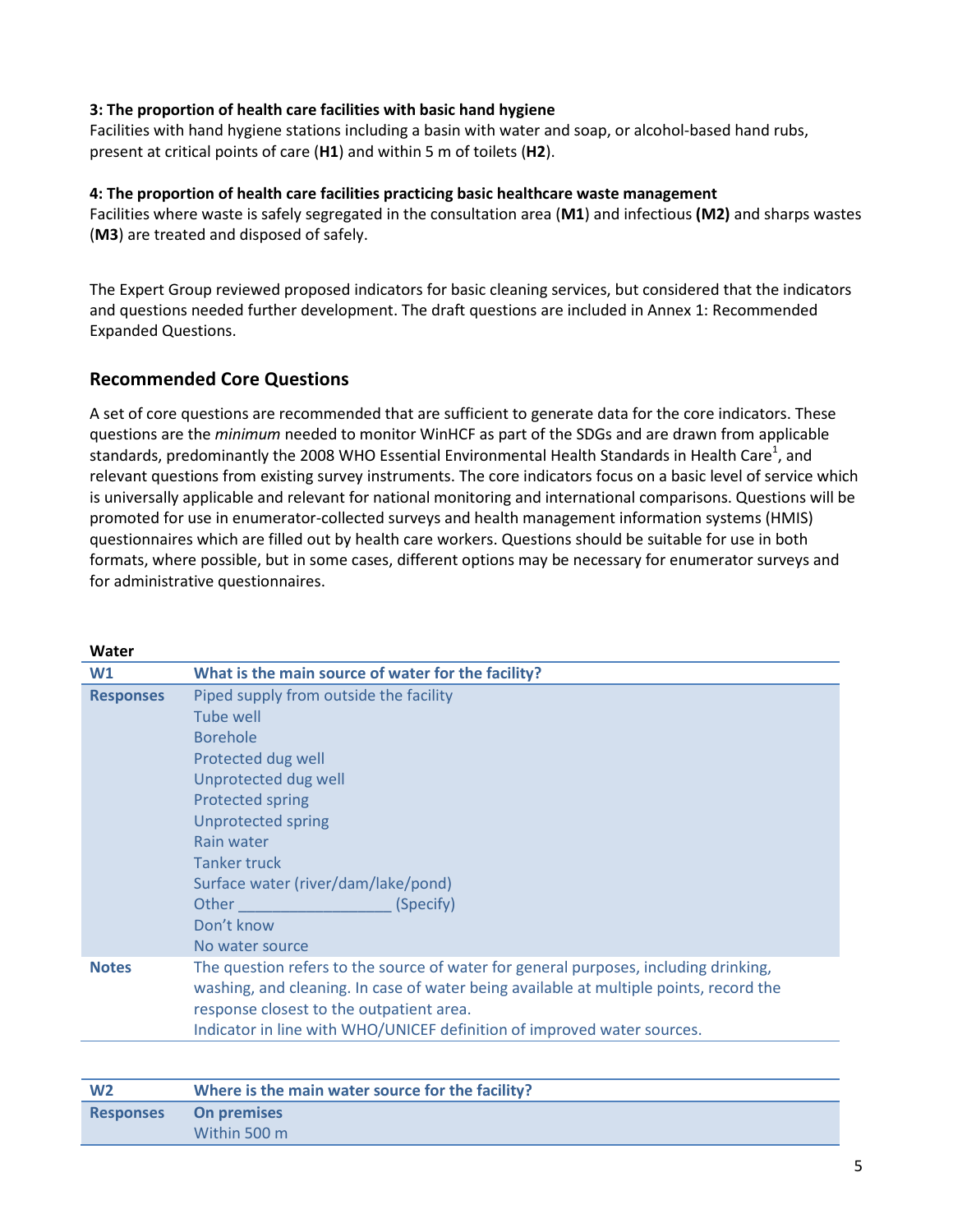|              | Further than 500 m        |
|--------------|---------------------------|
|              | No water source available |
| <b>Notes</b> |                           |

| W <sub>3</sub>   | Is water available from the main source at the time of the survey?                                                                                                                                   |
|------------------|------------------------------------------------------------------------------------------------------------------------------------------------------------------------------------------------------|
| <b>Responses</b> | Yes, observed (skip to S1)                                                                                                                                                                           |
|                  | Yes, reported but not observed (skip to S1)                                                                                                                                                          |
|                  | No (continue to W4)                                                                                                                                                                                  |
| <b>Notes</b>     | Confirm that water is available from this source at the time of the survey, e.g. check that<br>taps or hand pumps deliver water. Availability of water from off premises sources may be<br>reported. |

| W <sub>4</sub>   | If water is not available from the main source at this time, what is the alternative source<br>of water for this facility?                                                                                               |
|------------------|--------------------------------------------------------------------------------------------------------------------------------------------------------------------------------------------------------------------------|
| <b>Responses</b> | Piped supply from outside the facility<br>Tube well                                                                                                                                                                      |
|                  | <b>Borehole</b>                                                                                                                                                                                                          |
|                  | Protected dug well                                                                                                                                                                                                       |
|                  | Unprotected dug well                                                                                                                                                                                                     |
|                  | <b>Protected spring</b>                                                                                                                                                                                                  |
|                  | <b>Unprotected spring</b>                                                                                                                                                                                                |
|                  | Rain water                                                                                                                                                                                                               |
|                  | <b>Tanker truck</b>                                                                                                                                                                                                      |
|                  | Surface water (river/dam/lake/pond)                                                                                                                                                                                      |
|                  | Other<br>(Specify)                                                                                                                                                                                                       |
|                  | No alternative source available                                                                                                                                                                                          |
| <b>Notes</b>     | Confirm that water is available from this source on the day of the survey, e.g. check that<br>taps or hand pumps deliver water. Availability of water from off premises sources may be<br>reported rather than observed. |

#### **Sanitation**

| S <sub>1</sub>     | Is there at least one usable improved toilet available for patients at the facility?                                                                                                                                                                                                                                                                                                                                                                                                                                                                                                                                  |
|--------------------|-----------------------------------------------------------------------------------------------------------------------------------------------------------------------------------------------------------------------------------------------------------------------------------------------------------------------------------------------------------------------------------------------------------------------------------------------------------------------------------------------------------------------------------------------------------------------------------------------------------------------|
| <b>Responses</b>   | Yes, at least one usable improved toilet                                                                                                                                                                                                                                                                                                                                                                                                                                                                                                                                                                              |
|                    | No, improved toilets are present but not usable                                                                                                                                                                                                                                                                                                                                                                                                                                                                                                                                                                       |
|                    | No, unimproved or no toilets at the facility                                                                                                                                                                                                                                                                                                                                                                                                                                                                                                                                                                          |
| <b>Observation</b> | Confirm that the toilets (or latrines) are usable.                                                                                                                                                                                                                                                                                                                                                                                                                                                                                                                                                                    |
| <b>Notes</b>       | Improved sanitation facilities include flush toilets, ventilated improved pit (VIP) latrines, pit<br>latrines with slab, and composting toilets. For questions S1-S4 "toilets" is taken to mean any<br>of these improved facilities. Usable means accessible, functional, and private.                                                                                                                                                                                                                                                                                                                                |
|                    | To be included in an accompanying instruction manual: To be considered usable, a toilet<br>should be functional and should provide sufficient privacy for users. In a functional toilet the<br>hole or pit should not be blocked, water should be available for flush/pour flush toilets, and<br>there should be no cracks, or leaks in the toilet structure. In order to provide sufficient<br>privacy, the toilet stall should have walls without major holes, and a door which is unlocked<br>when not in use (or for which a key is available at any time) and which can be locked from<br>the inside during use. |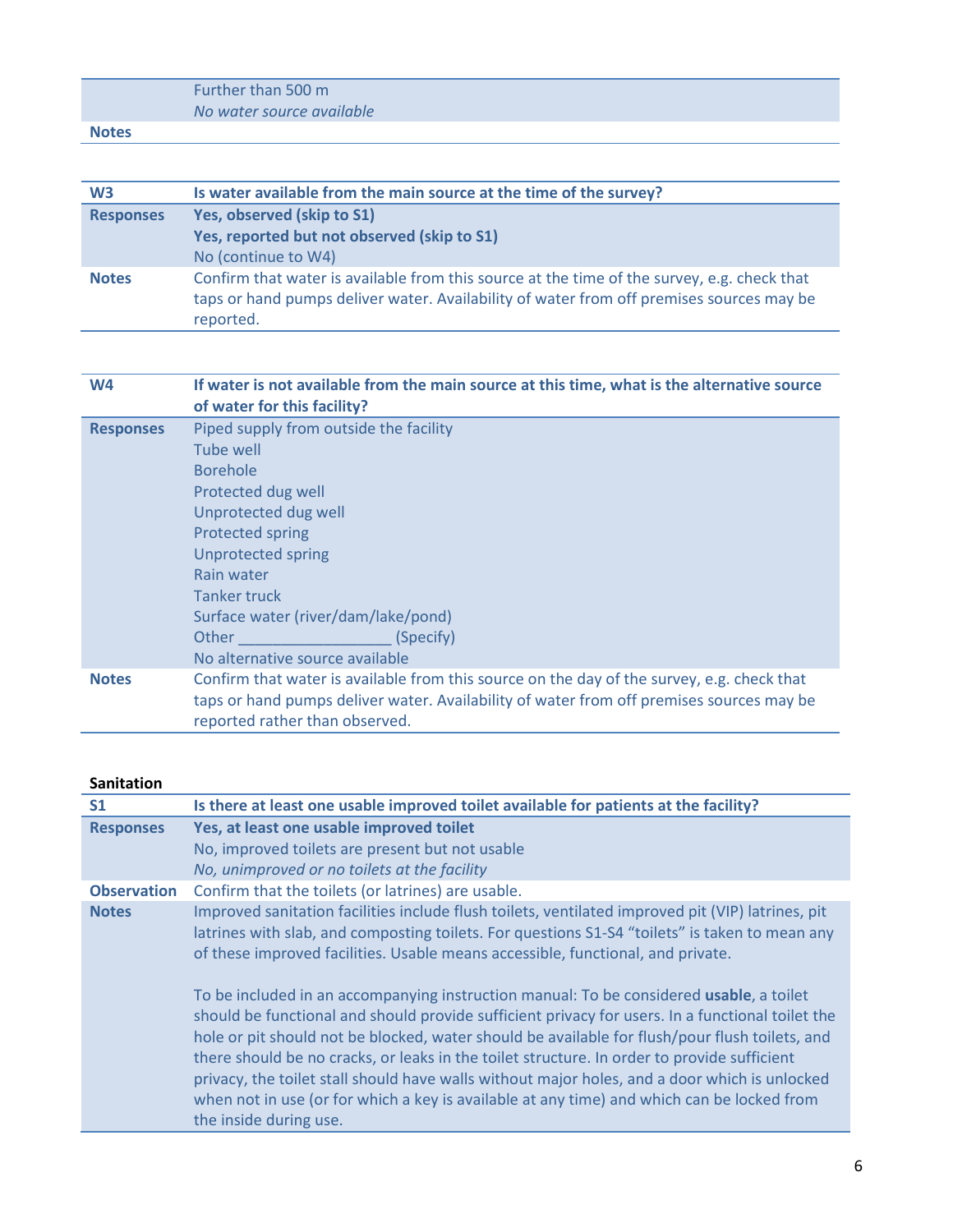| <b>S2</b>        | Is there at least one usable improved toilet designated for women and girls, which provides<br>facilities to manage menstrual hygiene needs?                                                                                                                                                                                                          |
|------------------|-------------------------------------------------------------------------------------------------------------------------------------------------------------------------------------------------------------------------------------------------------------------------------------------------------------------------------------------------------|
| <b>Responses</b> | <b>Yes</b><br>No, female-only toilets do not have menstrual hygiene facilities<br>No, there are no female-only toilets                                                                                                                                                                                                                                |
| <b>Note</b>      | Refer to definition of usable improved toilets in S1. This refers to staff or patient toilets.<br>A toilet can be considered to meet the needs of menstrual hygiene management if it meets<br>both of the following conditions:<br>a bin with a lid on it within the cubicle<br>$\bullet$<br>water and soap available in a private space for washing. |

| <b>S3</b>                | Is there at least one usable improved toilet designated for staff? |
|--------------------------|--------------------------------------------------------------------|
| <b>Responses Yes, No</b> |                                                                    |
| <b>Note</b>              | Refer to definition of usable improved toilets in S1.              |

| <b>S4</b>        | Is there at least one usable improved toilet that meets the needs of people with reduced<br>mobility?                                                                                                                                                                                                                                                                                                                                                                                                                                                                                 |
|------------------|---------------------------------------------------------------------------------------------------------------------------------------------------------------------------------------------------------------------------------------------------------------------------------------------------------------------------------------------------------------------------------------------------------------------------------------------------------------------------------------------------------------------------------------------------------------------------------------|
| <b>Responses</b> | Yes, No                                                                                                                                                                                                                                                                                                                                                                                                                                                                                                                                                                               |
| <b>Note</b>      | Refer to definition of usable improved toilets in S1. This refers to staff or patient toilets.<br>A toilet can be considered accessible if it meets relevant national or local standards. In the<br>absence of such standards, it should meet the following conditions:<br>can be accessed without stairs or steps,<br>۰<br>handrails for support are attached either to the floor or sidewalls,<br>$\bullet$<br>the door is at least 80 cm wide, and<br>۰<br>the door handle and seat are within reach of people using wheelchairs or<br>$\bullet$<br>crutches/sticks <sup>7</sup> . |

#### **Hand hygiene**

| H1               | Are there functional hand hygiene stations available at points of care on the day of the<br>survey?                                                                                                                                                                                                          |
|------------------|--------------------------------------------------------------------------------------------------------------------------------------------------------------------------------------------------------------------------------------------------------------------------------------------------------------|
| <b>Responses</b> | <b>Yes</b><br>No, hand hygiene stations are available but not functional, or lacking materials<br>No, no hand hygiene stations are available                                                                                                                                                                 |
| <b>Note</b>      | Points of care are any location in the outpatient setting where care or treatment is<br>delivered (i.e. consultation/exam rooms). For facilities with multiple consultation rooms,<br>select one at random from the area where most general outpatient services occur to check<br>for hand hygiene stations. |
|                  | A functional hand hygiene station may consist of soap and water with a basin/pan for<br>washing hands, or an alcohol-based hand rub dispenser. If alcohol-based hand rub is used,<br>healthcare staff may carry a dispenser around between points of care.                                                   |
|                  |                                                                                                                                                                                                                                                                                                              |

**H2 Are there functional hand hygiene stations available at toilets on the day of the survey?**

<span id="page-6-0"></span> $^7$  Jones, H. (2013) Mainstreaming disability and ageing in water, sanitation and hygiene programmes. WaterAid and WEDC.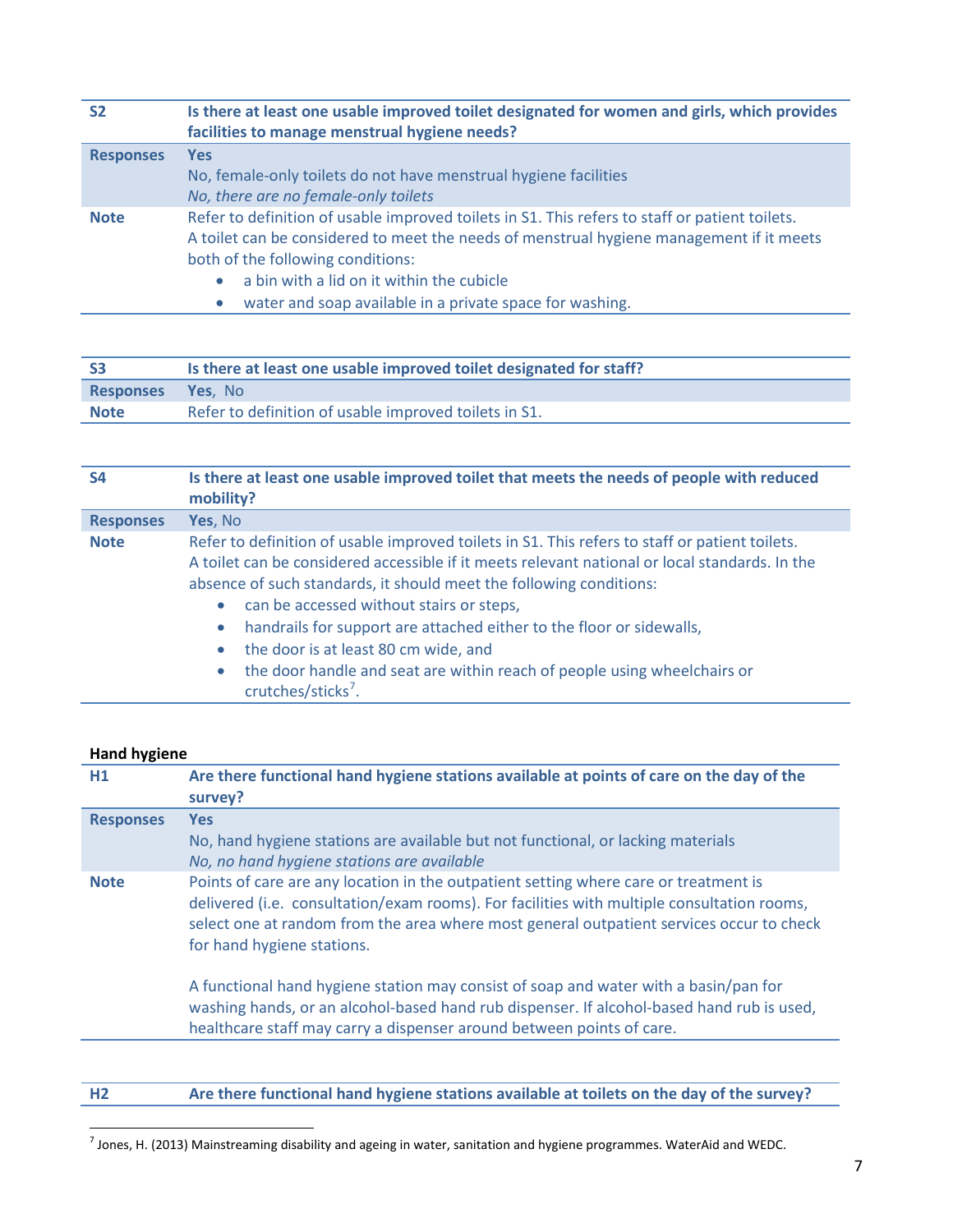| <b>Responses</b> | <b>Yes</b>                                                                                         |
|------------------|----------------------------------------------------------------------------------------------------|
|                  | No, hand hygiene stations are available but not functional, or lacking materials                   |
|                  | No, no hand hygiene stations are available                                                         |
| <b>Note</b>      | If a usable toilet was identified in question S1, it should be inspected for the availability of a |
|                  | functional hand hygiene station (soap and water with a basin/pan for washing hands),               |
|                  | within 5 m of the toilet.                                                                          |

### **Health care waste management**

corresponding to their label.

| M1               | Is waste safely segregated into at least three labelled bins in the consultation area?                                                                                                                                                                                                |
|------------------|---------------------------------------------------------------------------------------------------------------------------------------------------------------------------------------------------------------------------------------------------------------------------------------|
| <b>Responses</b> | <b>Yes</b>                                                                                                                                                                                                                                                                            |
|                  | Bins are present but don't meet all requirements (see Notes)                                                                                                                                                                                                                          |
|                  | No.                                                                                                                                                                                                                                                                                   |
| <b>Notes</b>     | For facilities with multiple consultation rooms, select one at random from the area where<br>most general outpatient services occur and observe whether at least three bins are in place<br>to separate (1) sharps waste, (2) infectious waste, and (3) non-infectious general waste. |
|                  | The bins should be clearly labelled (either colour coded, written labels or signs), no more<br>than three quarters (75%) full, and each bin should not contain waste other than that                                                                                                  |

| M <sub>2</sub>   | How does this facility treat and/or dispose of sharps waste? |
|------------------|--------------------------------------------------------------|
| <b>Responses</b> | <b>Autoclaved</b>                                            |
|                  | Incinerated (two chamber, 850-1000C incinerator)             |
|                  | Incinerated (brick incinerator)                              |
|                  | Open burning                                                 |
|                  | Open dumping without treatment                               |
|                  | Chemical disinfection with hypochlorite                      |
|                  | Not treated, but buried in lined, protected pit              |
|                  | Not treated and added to general waste                       |
|                  | Not treated, but collected for medical waste disposal        |
|                  | Other (specify)                                              |
| <b>Note</b>      |                                                              |

| M <sub>3</sub>   | How does this facility treat and/or dispose of infectious waste? |
|------------------|------------------------------------------------------------------|
| <b>Responses</b> | <b>Autoclaved</b>                                                |
|                  | Incinerated (two chamber, 850-1000C incinerator)                 |
|                  | Incinerated (brick incinerator)                                  |
|                  | Open burning                                                     |
|                  | Open dumping without treatment                                   |
|                  | Chemical disinfection with hypochlorite                          |
|                  | Not treated, but buried in lined, protected pit                  |
|                  | Not treated and added to general waste                           |
|                  | Not treated, but collected for medical waste disposal            |
|                  | Other (specify)                                                  |
| <b>Note</b>      |                                                                  |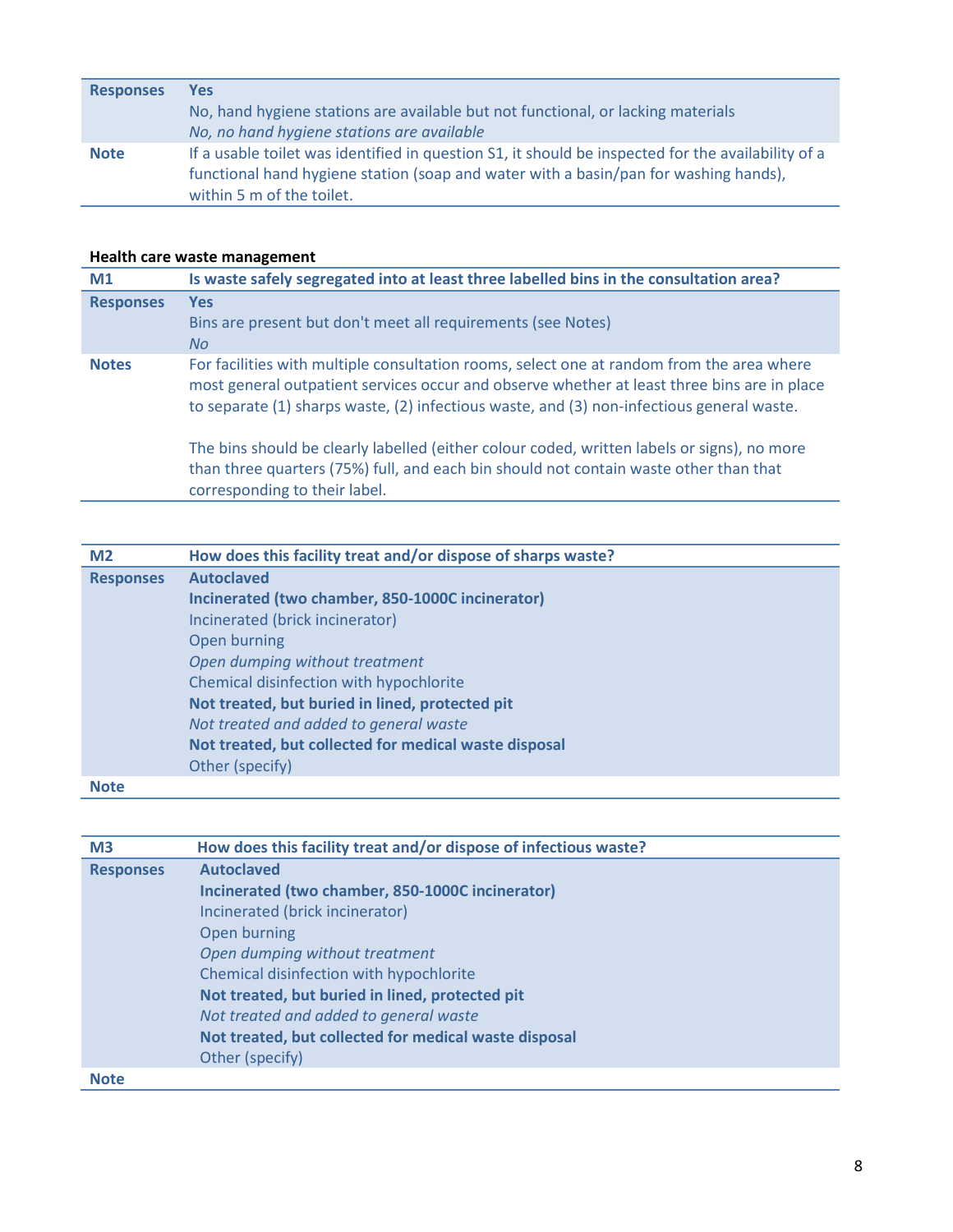# **Mapping core questions to the service ladders**

Responses from the core questions can be mapped to the proposed ladders as shown in the following table. The "Advanced Service" level is to be defined at national level and is excluded from the table.

| Service level                      | W1                                                                                                                            | W <sub>2</sub>                       | W <sub>3</sub>                                                                                                                                 | W4                                           | S <sub>1</sub>                                                                                      | S <sub>2</sub>                                                       | S3                                                | S4                                                                           |
|------------------------------------|-------------------------------------------------------------------------------------------------------------------------------|--------------------------------------|------------------------------------------------------------------------------------------------------------------------------------------------|----------------------------------------------|-----------------------------------------------------------------------------------------------------|----------------------------------------------------------------------|---------------------------------------------------|------------------------------------------------------------------------------|
| <b>Basic Service</b>               | Improved<br>source                                                                                                            | On<br>premises                       | Available from main source at<br>time of survey (W3) or water is<br>available from an alternative<br>improved source at time of<br>survey (W4) |                                              | <b>Improved facilities</b><br>for patients located<br>on premises and<br>usable at time of<br>visit | Sex-separated<br>and have facilities<br>to manage<br>menstrual needs | At least<br>one toilet<br>designated<br>for staff | At least one toilet<br>meets the needs<br>of people with<br>limited mobility |
| Limited<br>service                 | Improved<br>water<br>source                                                                                                   | A "No" response for ANY (W2, W3, W4) |                                                                                                                                                | <b>Improved facilities</b><br>but not usable | A "No" response for ANY (S2, S3, S4)                                                                |                                                                      |                                                   |                                                                              |
| <b>Unimproved</b><br>/ No facility | An unimproved or no water source (W1)<br>OR<br>An improved water source (W1) that is more than 500m<br>from the facility (W2) |                                      | Unimproved or no<br>facilities                                                                                                                 | N/A                                          | N/A                                                                                                 | N/A                                                                  |                                                   |                                                                              |

| Service level               | H <sub>2</sub><br>H <sub>1</sub>                                                                   |                                                                    | M <sub>1</sub>                                          | M2                                                                                                | M <sub>3</sub>                                 |  |
|-----------------------------|----------------------------------------------------------------------------------------------------|--------------------------------------------------------------------|---------------------------------------------------------|---------------------------------------------------------------------------------------------------|------------------------------------------------|--|
| <b>Basic Service</b>        | Hand hygiene stations (water<br>and soap or alcohol based hand<br>rub) at points of care           | Hand hygiene (water<br>and soap) available<br>within 5m of toilets | Waste safely<br>segregated in<br>consultation room      | Infectious waste treated<br>and disposed of safely                                                | Sharps waste treated<br>and disposed of safely |  |
| Limited<br>service          | Hand hygiene stations at either points of care (H1)<br>or toilets (H2), but not both               |                                                                    | Bins are in place but<br>not used effectively.          | Waste is segregated but either infectious or sharps<br>waste (or both) are not disposed of safely |                                                |  |
| Unimproved<br>/ No facility | No hand hygiene stations available or available without<br>soap or water or alcohol based hand rub |                                                                    | There are no bins for<br>sharps and infectious<br>waste | Waste is not safely<br>treated and disposed                                                       | Waste is not safely<br>treated and disposed    |  |

**Figure 3: Mapping core questions to the service ladders**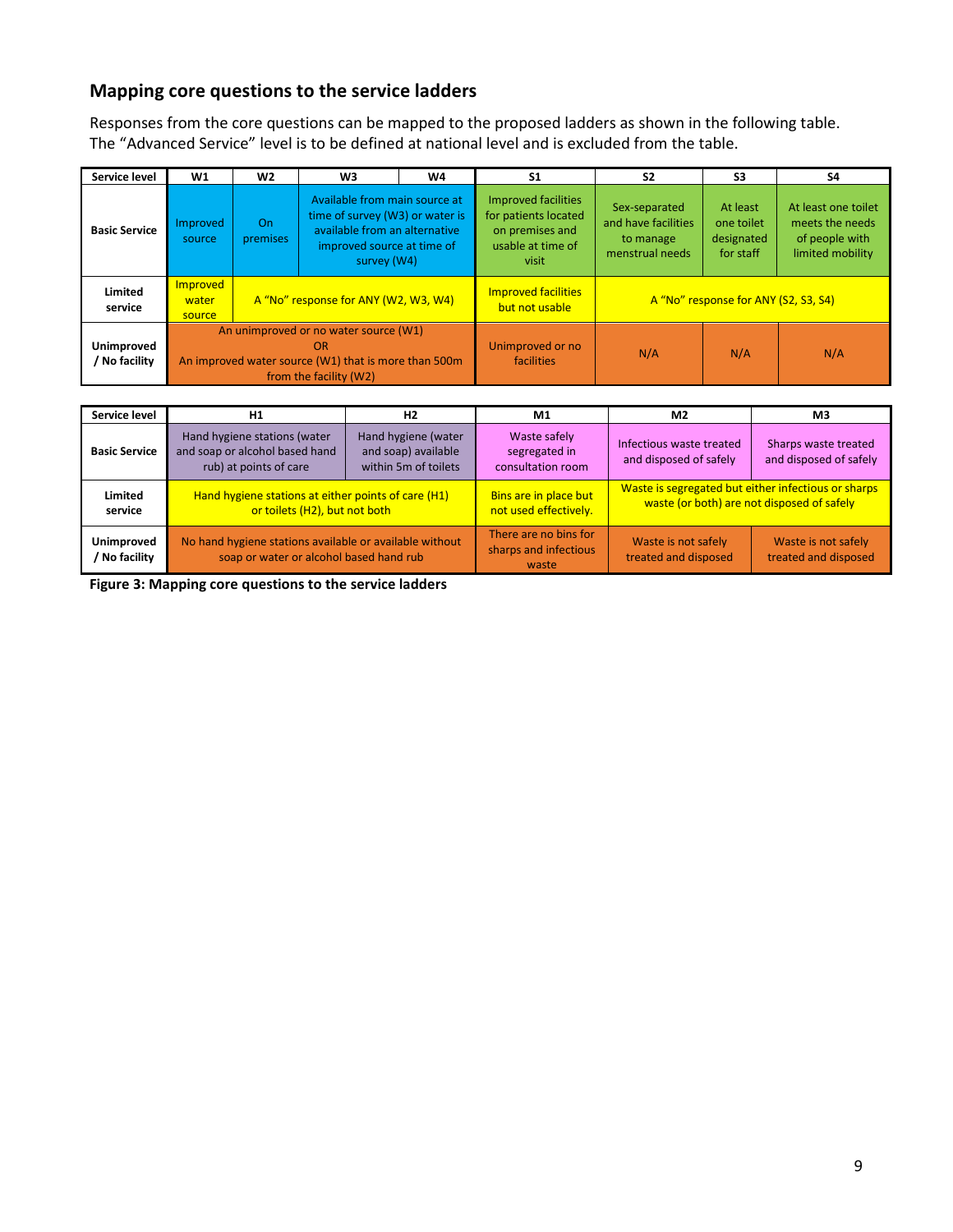# **Methodological considerations: types of HCF assessments**

Core and expanded indicators may be collected through a number of different assessments and surveys. Health care facility surveys can be nationally representative or sub-nationally representative; they can also measure all facility types, or they might focus on certain types (for example, facilities providing HIV services, surgical services or maternal care services).

|              |                     | Health care facility types measured in instruments                                                                                                                                          |                                                                                                                                                                              |
|--------------|---------------------|---------------------------------------------------------------------------------------------------------------------------------------------------------------------------------------------|------------------------------------------------------------------------------------------------------------------------------------------------------------------------------|
|              |                     | All health care facility types                                                                                                                                                              | Subset of health care facility types                                                                                                                                         |
| coverage     | National            | <b>Definition:</b> Nationally representative surveys,<br>censuses of all HCF types within a country<br>Examples: SPA, SDI, HFC, SARA, HMIS, facility<br>inventories, SAM                    | <b>Definition:</b> Nationally representative surveys, censuses<br>of certain types or one type of HCF within a country<br><b>Examples: WHO SA, HSPA, EMONC</b>               |
| evel of coun | national<br>$-9.15$ | <b>Definition:</b> all HCF within a sub-region, program,<br>project, or municipality<br><b>Examples:</b> SARA <sup>8</sup> , Local/district monitoring, R-<br>HFA, QSDS, project monitoring | <b>Definition:</b> subset of HCF within a sub-region, multiple<br>districts, program, project, or municipality<br><b>Examples: IMCI, QIQ, MMIS, ELMS, project monitoring</b> |

WHO Essential Environmental Health Standards in Health Care Facilities<sup>1</sup> define three broad types of health care settings, 1) large health care settings providing a range of outpatient and inpatient care, 2) small health care settings providing outpatient care and outreach services, and 3) emergency or isolation settings. HCF facility definitions vary by instrument making comparisons between surveys and countries difficult. In addition, certain facility types are measured infrequently, for example, nursing homes, dental facilities, small private clinics and pharmacies. Most assessments consider hospitals (sometimes separated into national/referral and district/provincial) and smaller facilities, such as health center/clinic and health post. Some reports disaggregate results by hospital and nonhospital facilities.

# **Sampling: censuses vs. nationally representative facility surveys**

There are advantages and disadvantages to using censuses versus nationally representative surveys, as with household surveys. Censuses are more expensive than representative surveys but provide a greater level of detail, which is valuable for targeting, disaggregation and sub-national reporting and comparisons. Some household surveys also sample HCFs from the same frame, for example the older World Bank LSMS from Cote d'Ivoire and Jamaica in the late 1980s and more recently the PMA 2020 project.<sup>[9](#page-9-1)</sup> PMA2020 uses a 2-stage cluster design, using urban-rural and major regions as strata. A sample of enumeration areas is then drawn and households and health service delivery points systematically selected from each enumeration area.

<span id="page-9-0"></span><sup>&</sup>lt;sup>8</sup> SARA surveys can be either national (e.g. Kenya) or sub-national (e.g. Zambia and Sierra Leone) and are therefore included in the table twic[e http://www.who.int/healthinfo/systems/sara\\_reports/en/](http://www.who.int/healthinfo/systems/sara_reports/en/)

<span id="page-9-1"></span><sup>&</sup>lt;sup>9</sup> <http://www.pma2020.org/publications>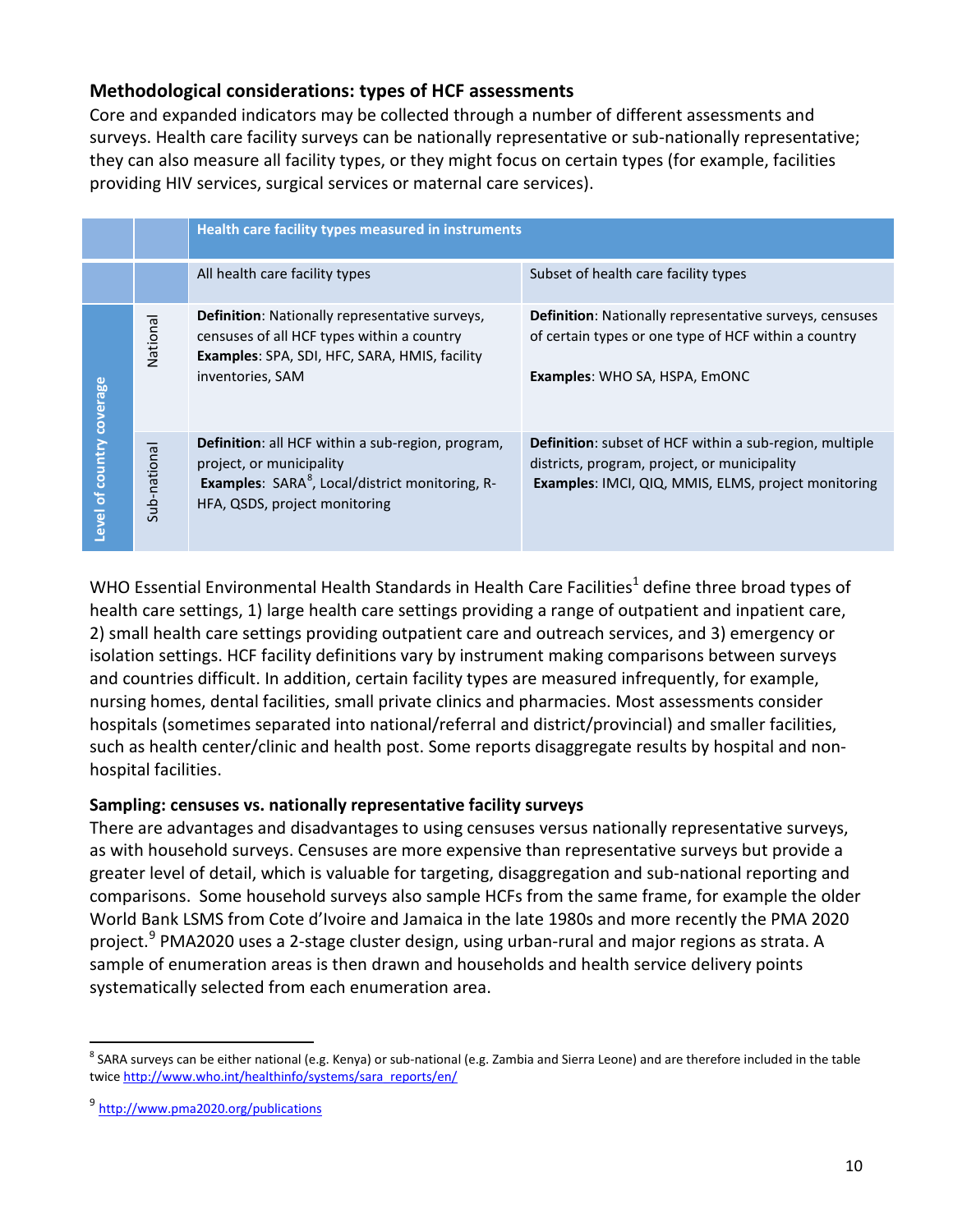# **Way Forward**

# **Plans for additional modules**

Once the module for the OPD is finalised, the group will start working on additional modules. In the absence of data on outputs from all outpatient settings, it is important to consider if just one area (e.g. the maternity ward) would be enough to generate national estimates. Maternity areas are critical from a WASH perspective and may be a useful place to start. A patient satisfaction survey was also suggested, however this has many limitations. Firstly, satisfaction depends on expectation: very poor households might be satisfied with poorer services. Secondly, satisfaction can vary greatly according to when people are asked (i.e. on leaving a facility or after a number of days.) and finally, it is harder to get such data collection through the Institutional Review Board (IRB) for human subjects' research.

# **Group action items**

The following actions should be completed by 22 July, unless otherwise noted, to support timely dissemination of recommended indicators and questions.

- **1. Circulate final core indicators for 4 of 5 ladders within 2 weeks of meeting (excluding cleaning)**
	- a. Revised wording on selected questions
	- b. Final version of core indicators ready by end of July
	- c. Share core indicators with all members of monitoring task team for agreement
- **2. Form a work stream on adapting core questions to an HMIS format**
	- a. Liaise with DHS2 group
- **3. Work stream on expanded indicators** 
	- a. Link with Quality of Care colleagues at WHO for QOC indicators
	- b. Work with IPC on cleaning indicators (WHO, CDC, ICAN)
	- c. Circulate current agreements on wording as starting point
- **4. Subcommittee to link with groups working on facility classification, e.g. HDC**
- **5. Work stream on module for maternity wards**
- **6. Teleconference to discuss results in late August/early September**

# **Individual action items**

The following summarizes the actions and opportunities for piloting identified by expert group members in a final roundtable before the closing of the meeting.

**WHO EURO**: In Kazakhstan, two regions are interested in looking more systematically at WASH in HCF and are interested in piloting the questions. This will also provide an opportunity to align the proposed questions with existing national monitoring mechanisms (e.g. HMIS, Annual Facility Inventories). In the week following the meeting, there is a meeting on the European Protocol, to be held in Geneva, with 53 member states. At the meeting a 3-year plan on WASH in HCF will be drafted and countries will be given the opportunity to volunteer to pilot the questions.

**UNC**: Fiji is planning a national assessment of WinHCF and has already integrated an earlier draft of the core questions into their draft survey instrument. UNC will follow up to find out how well the indicators are being received. There is also an opportunity to integrate the indicators into an urban WASH in HCF assessment in the Solomon Islands, UNC will follow up on the timeline of this work. In Malawi, a small scale assessment of 45 HCF in three regions is planned, which includes qualitative semi-structured interviews, and assessment of WASH and environmental health conditions. The work will start in August and be finished in December 2016.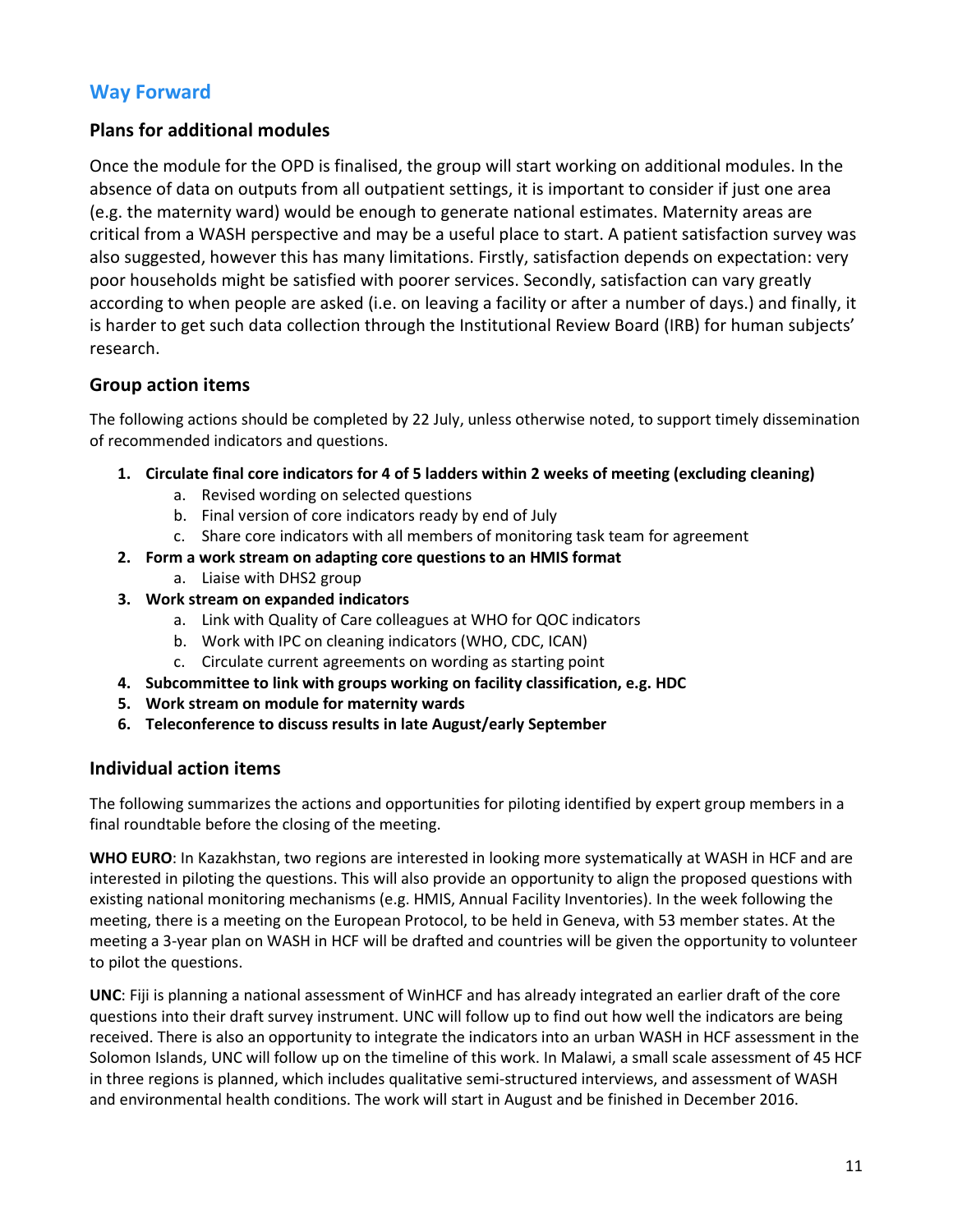**UNICEF**: will continue to engage with health colleagues in different regions. In WCARO, a number of countries have requested the global monitoring tool for use in the region. UNICEF SEARO will share the indicators and questions with national partners in South Asia. The indicators will be useful for aligning assessments (both national and regional). UNICEF Afghanistan will continue working with the Afghanistan government to update HMIS, which already includes some questions on water and sanitation.

**SPA**: Bangladesh and Haiti will be doing SPA surveys in 2017 and would be happy to pilot the core questions. They will also try to limit duplication with other surveys.

**World Vision**: WV has lots of examples of work on WASH in HCF in ten African countries, however they do not have many data points for HCF. They are in the process of finalizing a more robust WASH in HCF survey with 55 HCFs in Zambia, in partnership with Emory University. They are considering expanding this to other countries in southern Africa. WV have also been managing all the HCF in one island of Haiti and are now transitioning their management over to the government. They would be interested in using WASH FIT to support these facilities. WV also has the 'Baby WASH coalition', a key feature of which is the maternity module. WV would like to continue the discussion around this and are interested to supper the JMP. Finally, the first phase of the WV WASH program plan which targets more than 26,000 schools and HCF is finishing this year. They are now going into the second phase of work and expanding into Asia. This will provide an operational opportunity to leverage work.

**FHI360/AMDD:** AMDD are revising their generic modules and would be interested in updating questions based on the discussions from this meeting (the modules are publicly available). Ghana is doing a second assessment soon, Ethiopia and Zambia assessments are on-going, and Nigeria may begin one shortly. Although they can't change existing questions in ongoing assessments, they will make sure that WASH is analyzed and highlighted in subsequent reports. There may also be opportunities to carry out analyses on existing datasets.

**PAHO**: Pilot assessments using the PAHO Protocol are underway in Peru and will continue in the coming months. The assessment will then be extended to seven priority PAHO countries. There is a regional meeting in August in Cartagena, Columbia on WASH in the SDGs, with some time dedicated to WinHCF. All participants of the meeting are invited to attend.

**SHARE**: The government of Gujarat (India) are working with the MoH looking at WASH in outpatient areas so there may be opportunities to align the indicators. SHARE would be happy to support in the development of the maternity module.

**CDC**: is working on the Global Security Agenda, providing support at the national level on strengthening WASH and IPC guidance, primarily in the three Ebola countries and neighboring countries. Although funding is not confirmed, there are possible opportunities for work in Togo as well as Burkina Faso, Mauritania and DRC.

**WaterAid***:* will share results of this work internally with WaterAid and continue to support this work both directly and indirectly through liaison with countries.

**UNICEF**: is working on an annual expanded HMIS in Papua New Guinea who are keen to include the new indicators. In Cambodia, work is ongoing on an inventory facility with WaterAid who are also interested in the indicators.

**JMP**: JMP have committed to maintain the momentum and will establish a global database for WinHCF over the next year. The JMP will continue discussions related to issues such as sampling and representativeness as they move toward generating estimates. The JMP will ask group members for additional support and input.

**WHO**: will provide feedback on the outcomes of the meeting to the three-Ebola countries who are in the process of finalizing a set of IPC/WASH indicators. They will also work with those responsible for HMIS to provide support on integration of indicators with HMIS.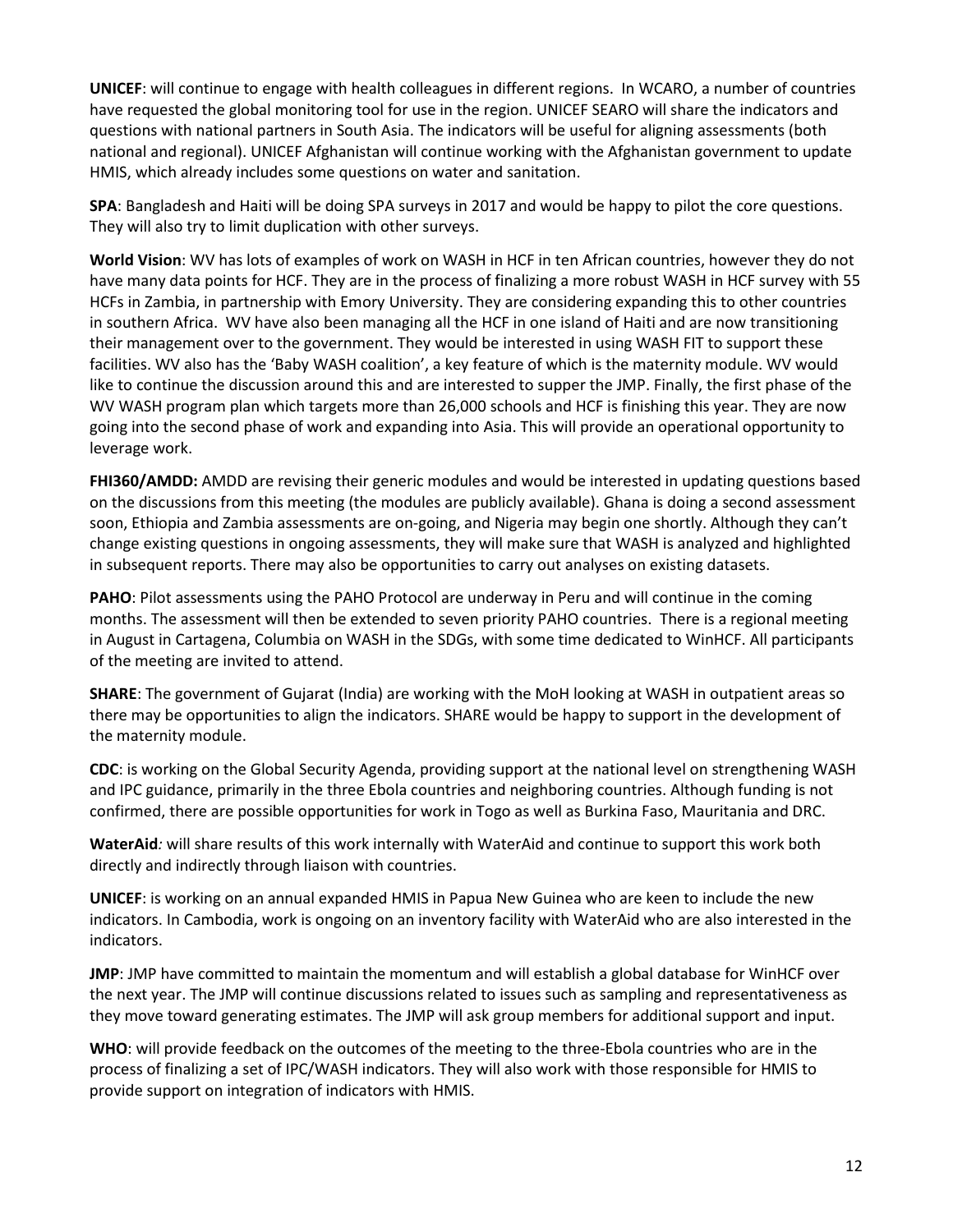# **Annex 1: Recommended Expanded Questions**

The following questions provide a *draft* menu of options for countries to consider where there is greater capacity for monitoring. The expanded questions may be most valuable where there are national or subnational priorities beyond the criteria for "basic" such as those where the focus is on providing "advanced [s](#page-1-4)ervices" according to national definitions. Questions are based on the global norms<sup>1</sup> and other priorities that are not captured in the core questions. Where a question is not finalised, a comment is included in the note.

Question numbers are aligned with core questions (e.g. W for water, S for sanitation etc.). Questions beginning X indicate they are an Expanded Question.

#### **Water**

| XW <sub>1</sub>  | Does the water available in the outpatient department meet national standards for E.<br>coli, residual chlorine and Arsenic?                                                                                                                                                                                                                                                                                                                                                                                                                                                                                                                                                                                        |
|------------------|---------------------------------------------------------------------------------------------------------------------------------------------------------------------------------------------------------------------------------------------------------------------------------------------------------------------------------------------------------------------------------------------------------------------------------------------------------------------------------------------------------------------------------------------------------------------------------------------------------------------------------------------------------------------------------------------------------------------|
| <b>Responses</b> | E. coli<br>[Yes meet national standards, Tested but results not known, Not tested, No]<br>Residual chlorine<br>[Yes meet national standards, Tested but results not known, Not tested, No]<br>Arsenic<br>[Yes meet national standards, Tested but results not known, Not tested, No]                                                                                                                                                                                                                                                                                                                                                                                                                                |
| <b>Note</b>      | Based on water at point-of-use. WHO guidelines recommend a standard of no detectable<br>E. coli (or thermotolerant coliform) bacteria in any 100-mL sample of drinking water. <sup>10</sup><br>WHO guidelines for free chlorine residual in drinking water at point of delivery states a<br>minimum of 0.2 mg/L. $^{10}$ This may be increased during emergencies (i.e. cholera<br>outbreaks). Ask to see records of testing for purposes of quality assurance. If testing is<br>done internally, ask staff to demonstrate how to measure chlorine.<br>WHO guidelines on water quality recommend a standard of maximum arsenic level of<br>$0.01$ mg/L. <sup>10</sup> Ask to see the records for quality assurance. |

<span id="page-12-0"></span>*Add a footnote about parameters of local importance, and flexibility on parameters if this in a matrix.*

| XW <sub>2</sub>  | Is the water being treated onsite?                           |
|------------------|--------------------------------------------------------------|
| <b>Responses</b> | Yes, by boiling                                              |
|                  | Yes, by UV                                                   |
|                  | Yes, by chemical disinfection.                               |
|                  | Yes, by coarse filtration (e.g. ceramic filter, sand filter) |
|                  | Yes, by membrane filtration (e.g. reverse osmosis)           |
|                  | N <sub>o</sub>                                               |
| <b>Note</b>      | Multiple answers may be chosen.                              |
|                  |                                                              |

| XW <sub>3</sub>  | Are different water sources used for different purposes, e.g. drinking, washing and<br>cleaning, medical procedures? |  |
|------------------|----------------------------------------------------------------------------------------------------------------------|--|
| <b>Responses</b> | Yes. No<br>If yes, explain.                                                                                          |  |

<span id="page-12-1"></span><sup>&</sup>lt;sup>10</sup> WHO (2011) Guidelines for Drinking Water Quality. 4<sup>th</sup> edition.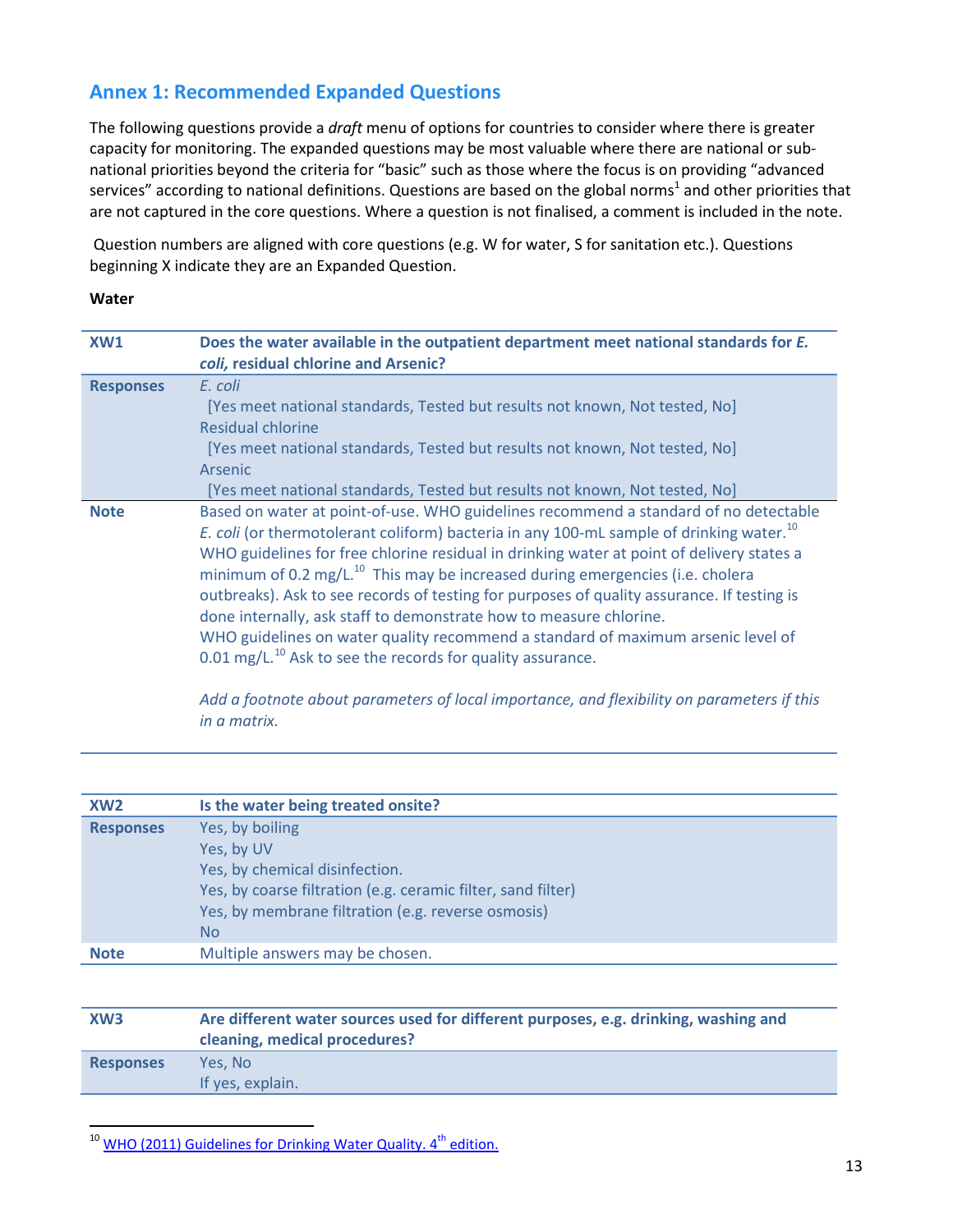**Note** *Guidance note needed*

| XW4              | Are procedures in place and followed consistently for keeping different water supplies<br>independent and well identified?         |
|------------------|------------------------------------------------------------------------------------------------------------------------------------|
| <b>Responses</b> | Yes, procedures in place and followed consistently<br>Yes, procedures in place and but not followed consistently<br>N <sub>o</sub> |
| <b>Note</b>      | Only applies if response to XW3 is yes                                                                                             |

| XW <sub>5</sub>  | In the last two weeks, did the outpatient department have enough water for drinking,<br>food preparation, personal hygiene, medical activities, cleaning and laundry?                                                                                                                                                                                                                                   |
|------------------|---------------------------------------------------------------------------------------------------------------------------------------------------------------------------------------------------------------------------------------------------------------------------------------------------------------------------------------------------------------------------------------------------------|
| <b>Responses</b> | Drinking: [Yes sufficient quantity; No, minor water shortages; No, major water shortages]<br>Food preparation: [Yes sufficient quantity; No, minor water shortages; No, major water<br>shortages]                                                                                                                                                                                                       |
|                  | Personal hygiene: [Yes sufficient quantity; No, minor water shortages; No, major water<br>shortages]                                                                                                                                                                                                                                                                                                    |
|                  | Medical activities: [Yes sufficient quantity; No, minor water shortages; No, major water<br>shortages]                                                                                                                                                                                                                                                                                                  |
|                  | Cleaning: [Yes sufficient quantity; No, minor water shortages; No, major water shortages]<br>Laundry: [Yes sufficient quantity; No, minor water shortages; No, major water shortages]                                                                                                                                                                                                                   |
| <b>Note</b>      | To be considered "enough water", the quantity of water available should meet national<br>standards. Where national standards do not exist, use the WHO guideline of 5 litres per<br>outpatient consultation (and 0.5-5 litres/consultation for dry or supplementary feeding<br>centres; 15 litres/consultation for wet feeding centres).                                                                |
|                  | To calculate if the outpatient department meets standards, the amount of water available<br>per day should be divided by the number of litres per consultation required by standards<br>multiplied by the average number of daily consultations. Where direct measurement is<br>not possible, the amount of water available compared to the amount of water required by<br>standards, can be estimated. |

| XW <sub>6</sub>  | In the previous two weeks, was drinking water from the main source available for staff,<br>patients and carers throughout each day?                                                                                                                                  |
|------------------|----------------------------------------------------------------------------------------------------------------------------------------------------------------------------------------------------------------------------------------------------------------------|
| <b>Responses</b> | <b>Yes</b><br>N <sub>o</sub>                                                                                                                                                                                                                                         |
| <b>Note</b>      | To be considered available, water must be available from a piped water system or safely<br>stored in a covered container with a tap in the outpatient area, and it must be available to<br>staff, patients and carers throughout each day in the previous two weeks. |

| XW7              | Is there routinely a time of year when the facility has a severe shortage or lack of water?                                                                                                                                                 |
|------------------|---------------------------------------------------------------------------------------------------------------------------------------------------------------------------------------------------------------------------------------------|
| <b>Responses</b> | Yes                                                                                                                                                                                                                                         |
|                  | No.                                                                                                                                                                                                                                         |
| <b>Note</b>      | To be considered available, water must be available from a piped water system or safely<br>stored in a covered contained with a tap in the outpatient area, and it must be available to<br>staff, patients and carers each day of the year. |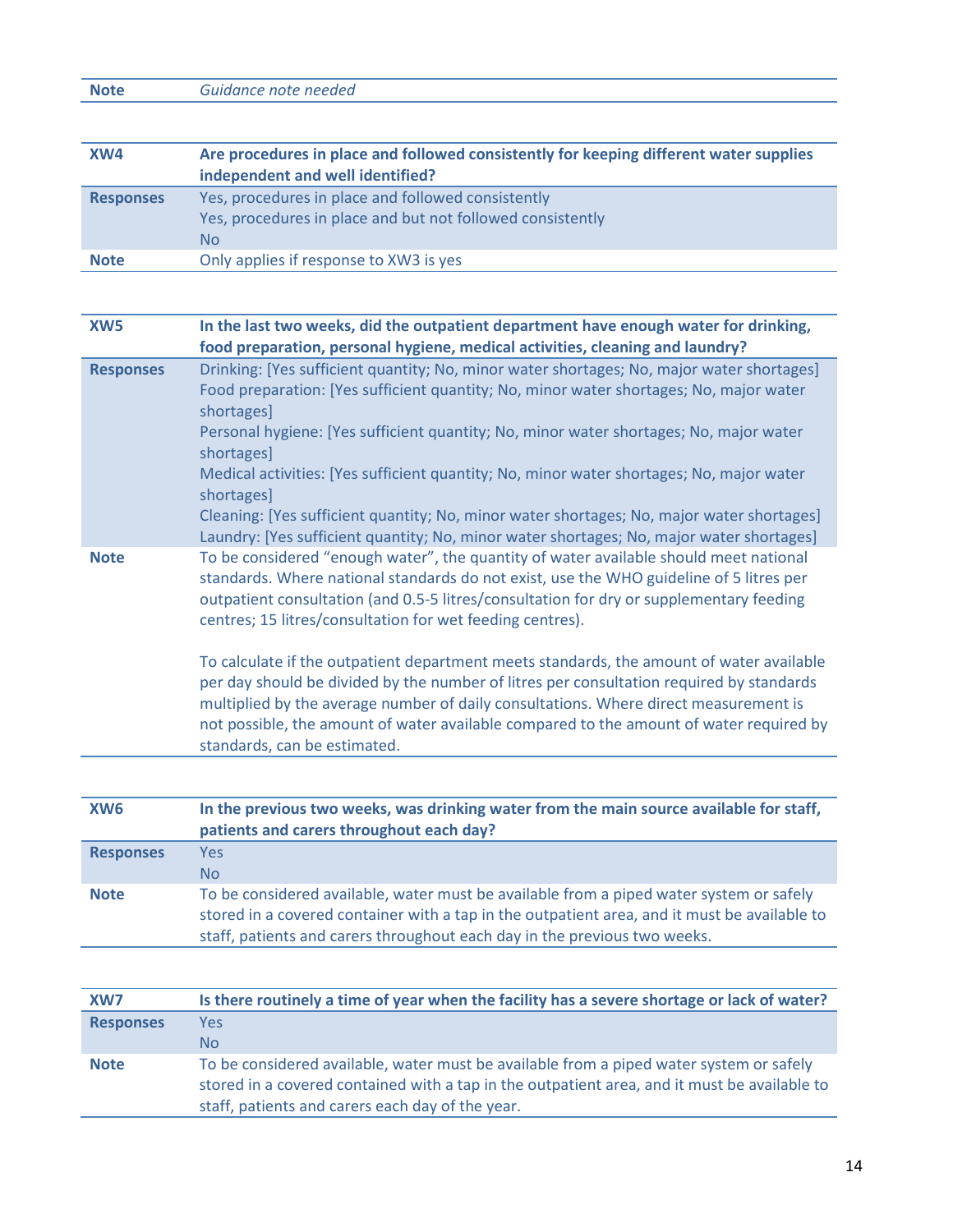| XW <sub>8</sub> a | Is there are least one drinking water point within the outpatient area?                                                                                                                                                |
|-------------------|------------------------------------------------------------------------------------------------------------------------------------------------------------------------------------------------------------------------|
| <b>Responses</b>  | Yes                                                                                                                                                                                                                    |
|                   | No.                                                                                                                                                                                                                    |
| <b>Note</b>       | Drinking water may be provided from a piped water system or via a covered container<br>with a tap where there is no piped supply. Drinking water points should be clearly labelled<br>and accessible at sitting level. |

| XW8b             | Is there are least one drinking water point within the outpatient area accessible to<br>people with limited mobility?                                                                                                  |
|------------------|------------------------------------------------------------------------------------------------------------------------------------------------------------------------------------------------------------------------|
| <b>Responses</b> | <b>Yes</b><br>N <sub>o</sub>                                                                                                                                                                                           |
| <b>Note</b>      | Drinking water may be provided from a piped water system or via a covered container<br>with a tap where there is no piped supply. Drinking water points should be clearly labelled<br>and accessible at sitting level. |

# **Sanitation**

| <b>XS1</b>       | Are toilets visibly clean?                                                                                                                           |
|------------------|------------------------------------------------------------------------------------------------------------------------------------------------------|
| <b>Responses</b> | Yes<br>No.                                                                                                                                           |
| <b>Note</b>      | Clean means with no excreta, blood or body substances that could pose a human health<br>risk. Assess this question at the same time as assessing S1. |

| XS <sub>2</sub>  | Do the toilets have adequate light, including at night?                                                                                                                                                                                                     |
|------------------|-------------------------------------------------------------------------------------------------------------------------------------------------------------------------------------------------------------------------------------------------------------|
| <b>Responses</b> | <b>Yes</b><br>N <sub>o</sub>                                                                                                                                                                                                                                |
| <b>Note</b>      | There should be sufficient general or overhead light to see all areas within the toilet stall<br>at night, as well as in areas that users will travel to and from the toilets, particularly if not<br>located within the health facility (e.g. if outside). |

| XS <sub>3</sub>  | Are toilets available no more than 30 metres from consultation rooms? |
|------------------|-----------------------------------------------------------------------|
| <b>Responses</b> | Yes<br>No.                                                            |
| <b>Note</b>      | This question refers to improved, usable toilets.                     |

| XS4              | How are faecal wastes managed in improved toilets?                                   |
|------------------|--------------------------------------------------------------------------------------|
| <b>Responses</b> | Flush to sewer, onsite storage in septic tank, onsite storage in latrine, don't know |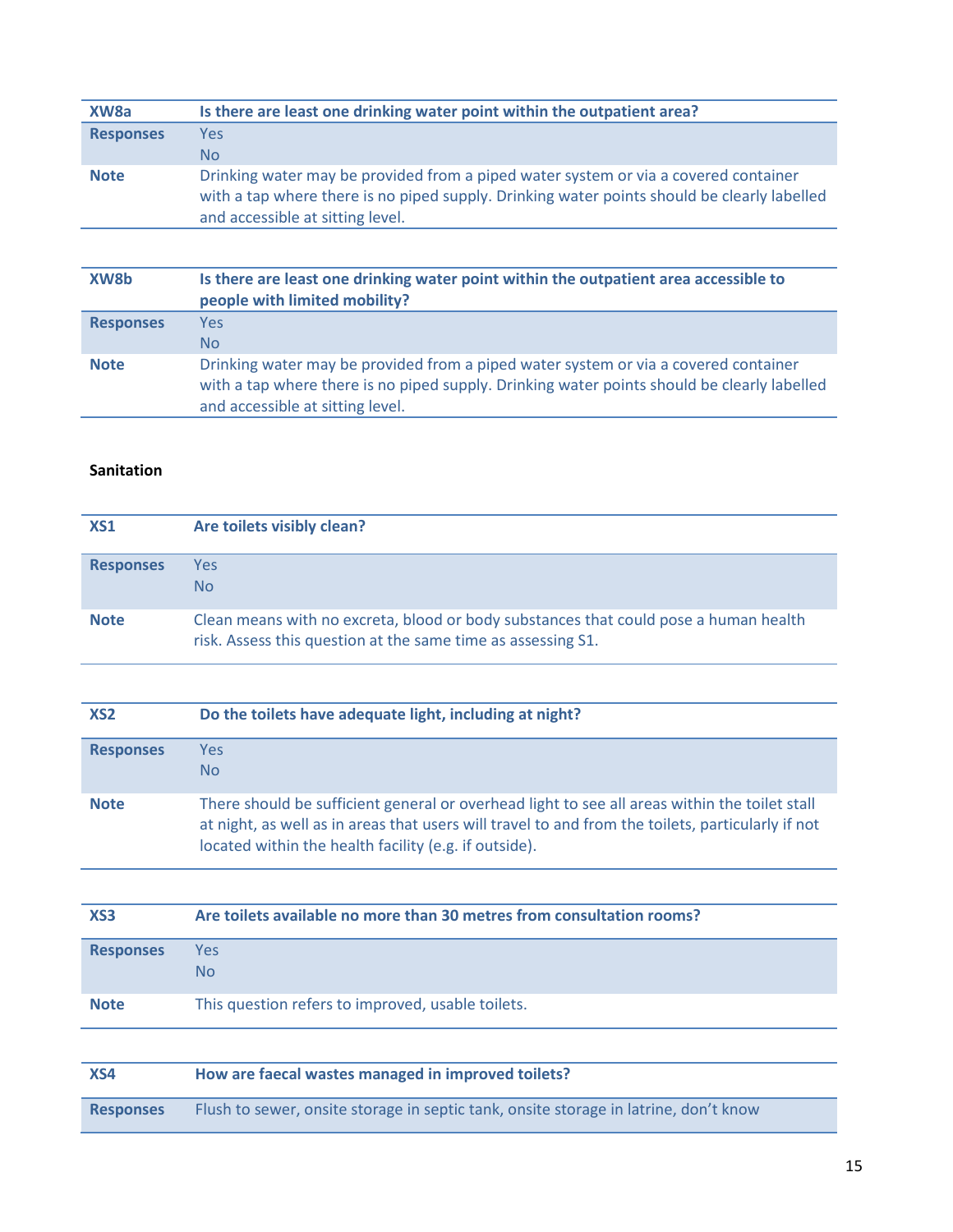# **Note** This question refers to all improved, usable toilets*.*

*Make similar to WinS version: e.g. Are latrines or septic tanks emptied (or latrines safely covered) when they fill up?*

| XS <sub>5a</sub> | In the past year, has there been any flooding on the grounds? |
|------------------|---------------------------------------------------------------|
| <b>Responses</b> | Yes, No                                                       |
| <b>Note</b>      | Add definition of flooding.                                   |
|                  |                                                               |
| XS5b             | If so were toilet blocks flooded?                             |
| <b>Responses</b> | Yes, No                                                       |
| <b>Note</b>      | Add definition of flooding                                    |

| XS6              | Were any signs of open defecation observed during the facility visit?                                                                                                                                                    |
|------------------|--------------------------------------------------------------------------------------------------------------------------------------------------------------------------------------------------------------------------|
| <b>Responses</b> | Yes. No                                                                                                                                                                                                                  |
| <b>Note</b>      | Alternative question: Are patients practicing open defecation?<br>Alternative question: Is open defecation practiced in or near the facility? (If using this,<br>agree on definition of what 'near' the facility means?) |

#### **Hygiene**

The following draft indicator was proposed by the task team but not agreed during the meeting, therefore it is included here for further development.

**Indicator**: The proportion of facilities practicing basic cleaning routines. Facilities where all toilets, floors and surfaces are cleaned, at least once a day or when soiled, with water and detergent.

| Are the health care facility floors, surfaces and toilets cleaned at least once a day with<br>water and detergent and/or whenever they are soiled? |
|----------------------------------------------------------------------------------------------------------------------------------------------------|
| Yes, cleaned every day with water and detergent<br>Cleaned with water and detergent, but less than once a day<br>N <sub>o</sub>                    |
| If facilities are cleaned without detergent, or if not all the facility is cleaned, including<br>toilets, mark "No"                                |
|                                                                                                                                                    |

| XH1              | Is the outpatient area visibly clean?                                                                                                                   |
|------------------|---------------------------------------------------------------------------------------------------------------------------------------------------------|
| <b>Responses</b> | Yes. No                                                                                                                                                 |
| <b>Note</b>      | The outpatient area should be visibly clean, free from dust and soil, free from general<br>clutter (e.g. unnecessary or unused equipment or furniture). |
|                  | Consider a question based on SPA's index for cleanliness                                                                                                |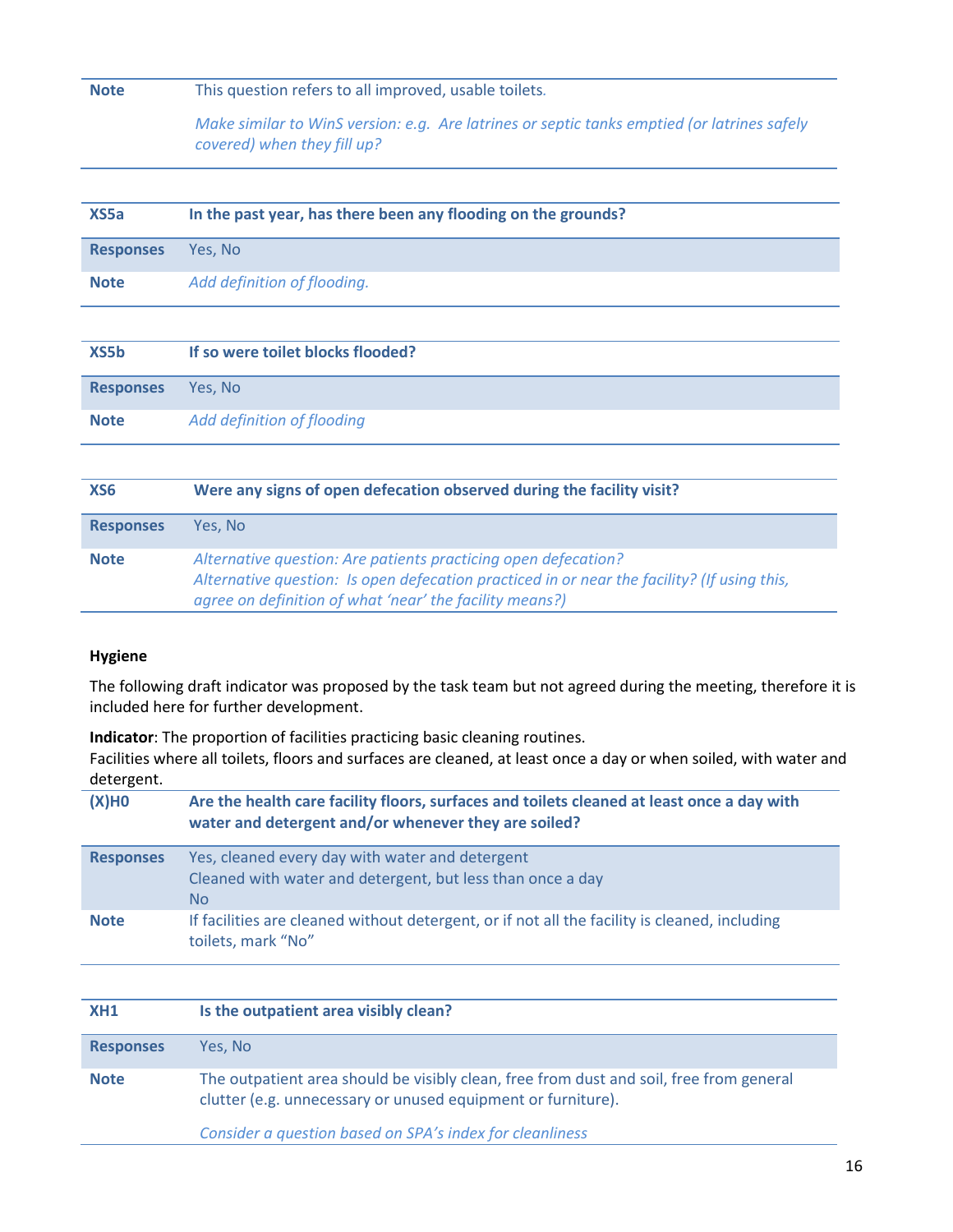*Floor: swept, no obvious dirt or waste Counters/tables/chairs: wiped clean-no obvious dust or waste Needles, sharps outside the sharps box Bandages/infectious waste lying uncovered Walls: significant damage Doors: significant damage Ceiling: water stains or damage*

# **XH2 Is soiled linen produced in the outpatient area pre-disinfected and washed in water?**

| <b>Responses</b> | Yes.<br>Soiled linen is washed in water, but not pre-disinfected<br>No.                                                                                        |
|------------------|----------------------------------------------------------------------------------------------------------------------------------------------------------------|
| <b>Note</b>      | Pre-disinfection in the standards applied to linens to be used in operating theatres. Seek<br>guidance if there are appropriate guidelines for routine linens. |

## **XH3 Is the soiled linen used in the outpatient area kept in separate, sealed, marked bags for transport and storage?**

| <b>Responses</b> | Yes<br>Yes, but not labelled/marked<br><b>No</b> |
|------------------|--------------------------------------------------|
| <b>Note</b>      |                                                  |

| XH4              | Are bed linens changed between patients and whenever soiled with body fluids?                                                                                                                                    |
|------------------|------------------------------------------------------------------------------------------------------------------------------------------------------------------------------------------------------------------|
| <b>Responses</b> | Yes:<br>They are washed whenever soiled, but not always between patients<br><b>No</b>                                                                                                                            |
| <b>Note</b>      | Soiled linen should not be sorted in patient care areas, and should be handled with<br>minimum agitation to avoid releasing pathogens. Soiled linen should be cleaned and<br>autoclaved before being used again. |

| XH <sub>5</sub>  | At each hand hygiene stations and/or patient waiting areas is there a hygiene<br>promotion poster? |
|------------------|----------------------------------------------------------------------------------------------------|
| <b>Responses</b> | Yes at each assessment site<br>Yes, but only some<br>N <sub>o</sub>                                |
| <b>Note</b>      |                                                                                                    |

| XH <sub>6a</sub> | Can clinical staff demonstrate the 5 Key Moments <sup>11</sup> ? |
|------------------|------------------------------------------------------------------|
| <b>Responses</b> | Yes, all clinical staff                                          |
|                  | Yes, some but not all staff                                      |
|                  | Nο                                                               |

<span id="page-16-0"></span><sup>11</sup> [http://www.who.int/gpsc/tools/Five\\_moments/en/](http://www.who.int/gpsc/tools/Five_moments/en/)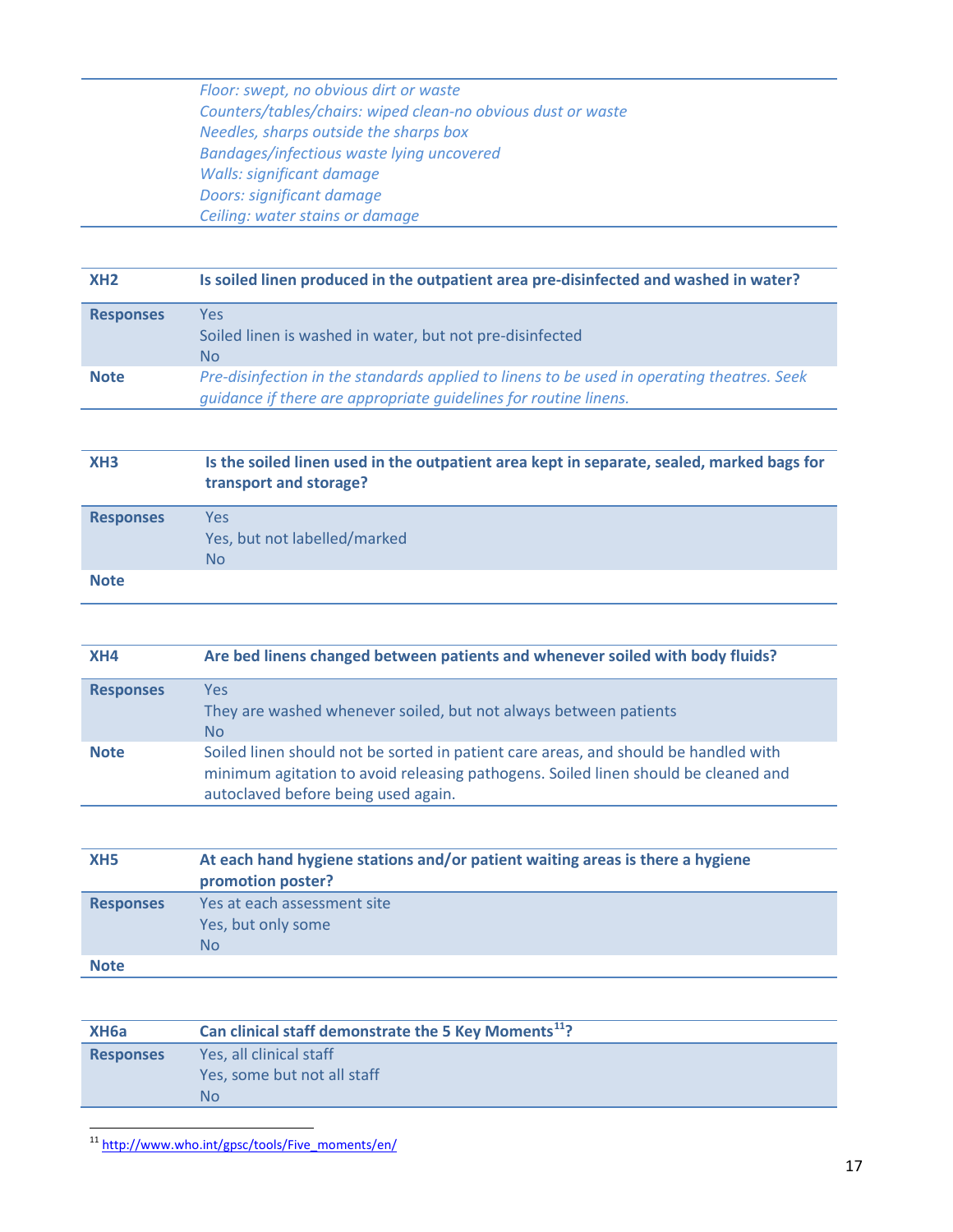| Note | Adapted from IPC and WASH Ebola 3-country indicators |  |
|------|------------------------------------------------------|--|
|------|------------------------------------------------------|--|

| XH <sub>6</sub> b | Can clinical staff demonstrate appropriate hand hygiene techniques? |
|-------------------|---------------------------------------------------------------------|
| <b>Responses</b>  | Yes, all clinical staff                                             |
|                   | Yes, some but not all staff                                         |
|                   | No.                                                                 |
| <b>Note</b>       | Adapted from IPC and WASH Ebola 3-country indicators                |

# **XH7 Are all cleaners, kitchen staff and waste technicians trained in essential cleaning and infection prevention techniques?**

| <b>Responses</b> | Yes, all cleaners are trained received it<br>Yes, some but not all staff have received it<br>No training program currently available |
|------------------|--------------------------------------------------------------------------------------------------------------------------------------|
| <b>Note</b>      | Ask to see training program materials.                                                                                               |

*Need operational definition of essential techniques if this question is kept* 

| XH <sub>8</sub>  | Are there sufficient cleaning materials at the facility?                                                                             |
|------------------|--------------------------------------------------------------------------------------------------------------------------------------|
| <b>Responses</b> | Yes, all cleaners are trained received it<br>Yes, some but not all staff have received it<br>No training program currently available |
| <b>Note</b>      | Need to decide suitable wording for the question                                                                                     |

# **Health care waste management**

| XM1              | In the exam room, if there is a sharps bin, are functional needle cutters or hub cutters<br>available next to the bin?  |
|------------------|-------------------------------------------------------------------------------------------------------------------------|
| <b>Responses</b> | Yes. No                                                                                                                 |
| <b>Note</b>      | Observe if any method of needle destruction, such as a "needle destroyer", "needle<br>cutter", "hub cutter" or similar. |

| XM <sub>2</sub>  | Are bins out of reach of patients and visitors, particularly children?                                                                                                                                                                                                                                |  |
|------------------|-------------------------------------------------------------------------------------------------------------------------------------------------------------------------------------------------------------------------------------------------------------------------------------------------------|--|
| <b>Responses</b> | Yes, No                                                                                                                                                                                                                                                                                               |  |
| <b>Note</b>      | Patients and visitors, particularly children should not be able to access the waste<br>containers and thus they should be kept out of reach.<br>Consensus was not reached: there was a long debate about how to measure something<br>being 'out of reach' and whether this was operationally possible |  |
|                  |                                                                                                                                                                                                                                                                                                       |  |

| XM <sub>3</sub>  | How often is non-sharp infectious waste collected from the outpatient ward? |  |
|------------------|-----------------------------------------------------------------------------|--|
| <b>Responses</b> | More than once per day                                                      |  |
|                  | Once per day                                                                |  |
|                  | Less than once per day                                                      |  |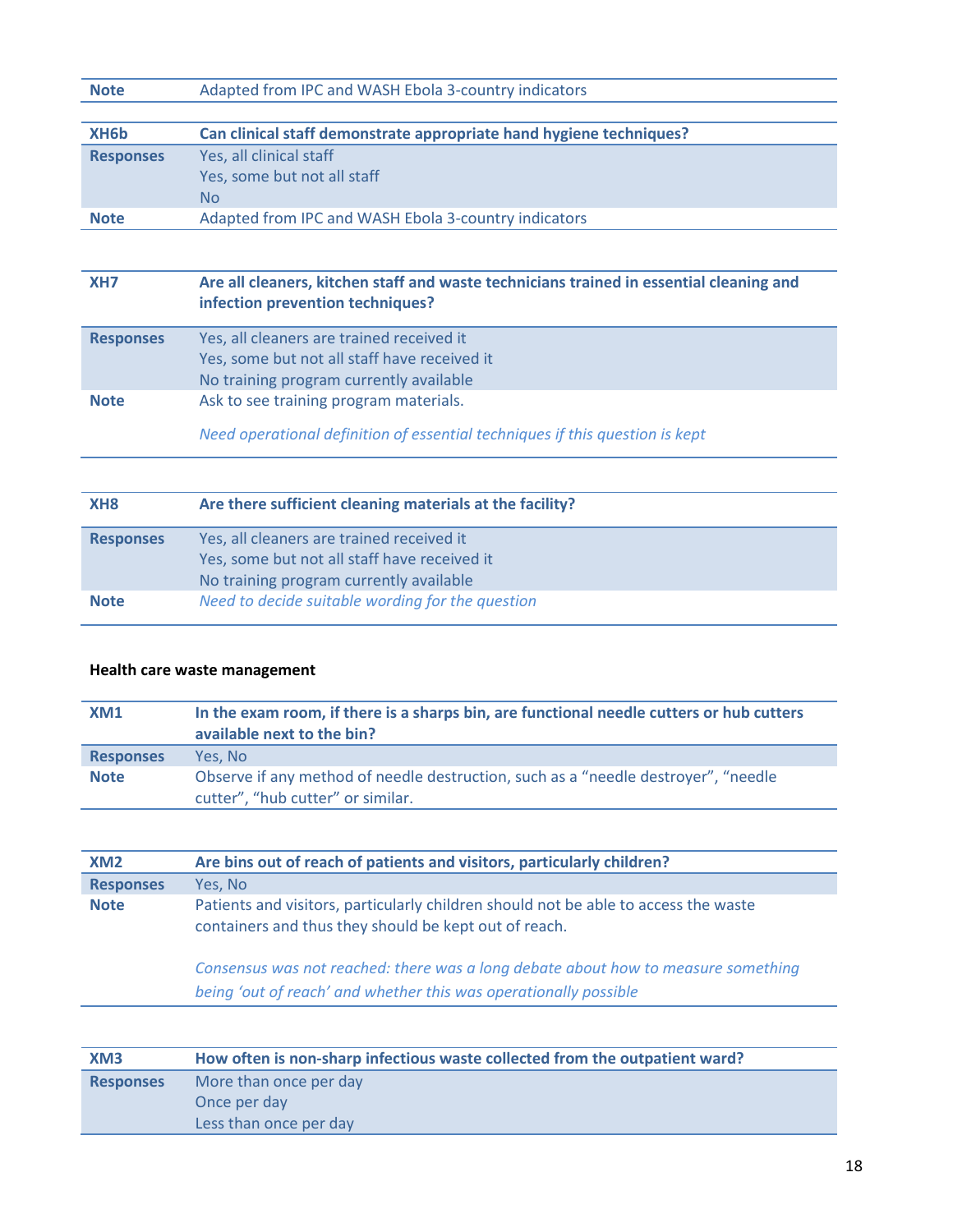# **Note** If possible, ask when bins were last emptied

| XM4              | Are the sharps containers collected from the ward when they are three quarters (75%)<br>full? |
|------------------|-----------------------------------------------------------------------------------------------|
| <b>Responses</b> | Yes, always<br>Yes, but not always<br>No.                                                     |
| <b>Note</b>      | If possible, check if sharps containers are overflowing.                                      |

*Agreed to have this reviewed by survey experts*

| XM <sub>5</sub>  | Is infectious waste transported in separate dedicated containers from non-infectious<br>waste within the facility? |
|------------------|--------------------------------------------------------------------------------------------------------------------|
|                  |                                                                                                                    |
| <b>Responses</b> | Yes, No                                                                                                            |
| <b>Note</b>      | Agreed to define criteria for containers based on norms at a later date                                            |
|                  |                                                                                                                    |
| XM <sub>6</sub>  | Is there a designated area where infectious waste is safely stored while awaiting<br>treatment/disposal?           |
| <b>Responses</b> | Yes. No                                                                                                            |
| <b>Note</b>      | Agreed to define safely stored based on norms at a later date                                                      |

| XM <sub>7</sub>  | How long is infectious waste stored before treatment/disposal?                           |  |
|------------------|------------------------------------------------------------------------------------------|--|
| <b>Responses</b> | Less than 1 day                                                                          |  |
|                  | $1-2$ days                                                                               |  |
|                  | $2-3$ days                                                                               |  |
|                  | More than 3 days                                                                         |  |
| <b>Note</b>      | If infectious waste is collected at different frequencies depending on the time of year, |  |
|                  | record the higher frequency (shortest length of time)                                    |  |

| XM <sub>8</sub>  | How is general (non-hazardous) waste treated or disposed?                                    |  |
|------------------|----------------------------------------------------------------------------------------------|--|
| <b>Responses</b> | Regular pick up of the municipality or transport by the facility to the public disposal site |  |
|                  | Irregular and insufficient pick up by the municipality                                       |  |
|                  | Disposal on the premises of the facility                                                     |  |
|                  | Piled but not buried at the facility                                                         |  |
|                  | Buried and regularly covered with soil at the facility                                       |  |
|                  | Open burning on the premise of the facility                                                  |  |
| <b>Note</b>      | General waste refers to non-infectious, non-hazardous waste                                  |  |
|                  |                                                                                              |  |
|                  | Question parked for further discussion                                                       |  |

| XM9              | Are fenced and protected areas available for the storage of waste awaiting removal<br>from the facility and for the disposal pits if applicable? |  |
|------------------|--------------------------------------------------------------------------------------------------------------------------------------------------|--|
| <b>Responses</b> | Yes. No                                                                                                                                          |  |
| <b>Note</b>      | Need to add a note on treatment area                                                                                                             |  |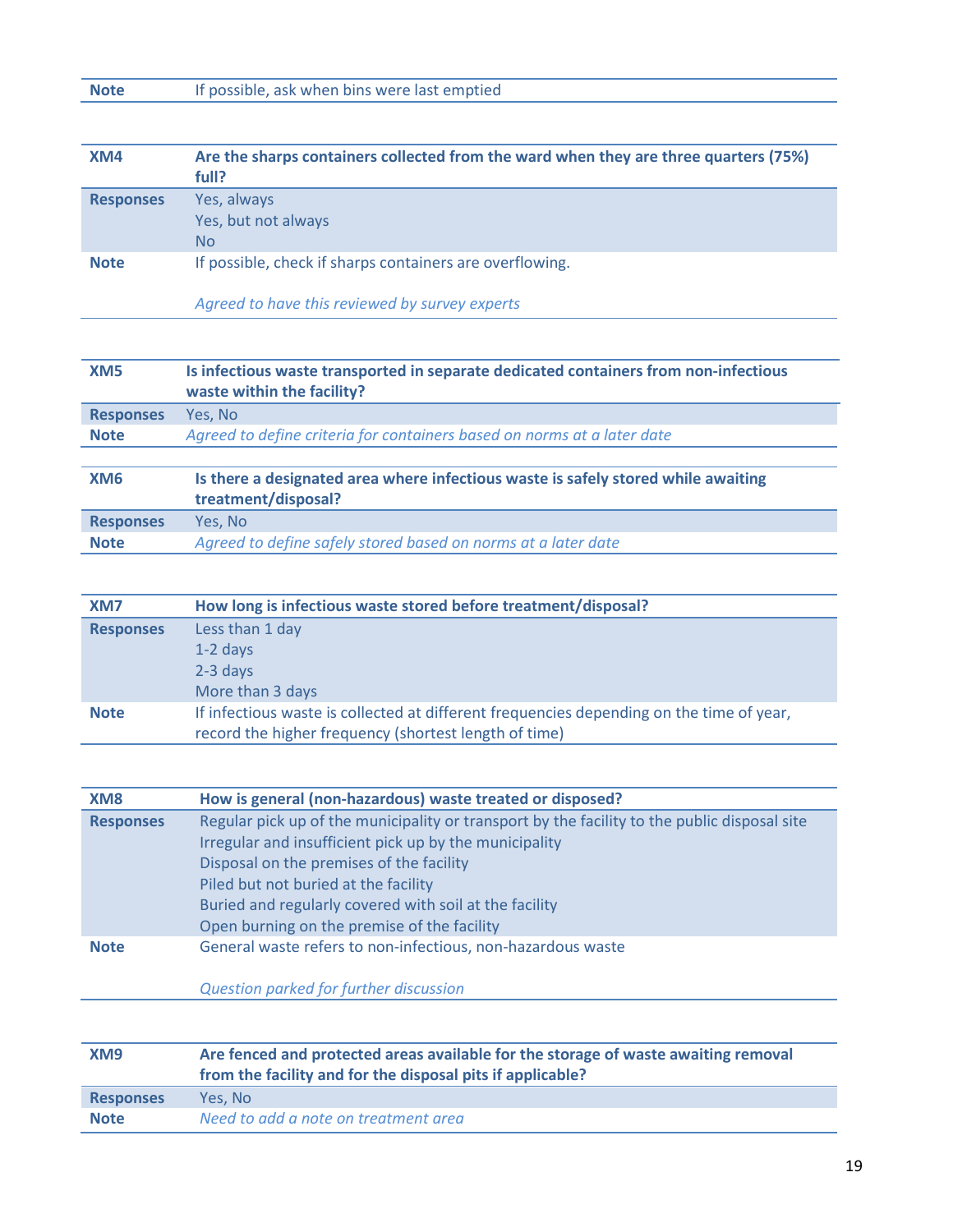# **Annex 2. List of Participants**

| Rob Bain                   | <b>JMP</b>                                       |
|----------------------------|--------------------------------------------------|
| <b>Christie Chatterley</b> | <b>JMP</b>                                       |
| Arabella Hayter            | <b>JMP</b>                                       |
| <b>Guy Hutton</b>          | <b>JMP</b>                                       |
| <b>Rick Johnston</b>       | <b>JMP</b>                                       |
| Tom Slaymaker              | <b>JMP</b>                                       |
| Lydia Abebe                | <b>UNC</b>                                       |
| Paul Ametepi               | ICF                                              |
| <b>Tim Brewer</b>          | WaterAid                                         |
| Ryan Cronk                 | <b>UNC</b>                                       |
| Erin Flynn                 | SHARE/LSHTM                                      |
| <b>Fabrice Fotso</b>       | <b>UNICEF WCARO</b>                              |
| <b>Malick Kante</b>        | Columbia (AMDD)                                  |
| <b>Emily Keyes</b>         | FHI 360 / Columbia (AMDD)                        |
| Andrea Martinsen           | <b>CDC</b>                                       |
| Teofilo Monteiro           | PAHO                                             |
| <b>Ben Nemser</b>          | <b>SDI</b>                                       |
| Dan Irvine                 | World Vision International                       |
| Henk van Norden            | <b>UNICEF ROSA</b>                               |
| Nasratullah Rasa           | <b>UNICEF Afghanistan</b>                        |
| Christophe Rockmore        | SDI (presented remotely)                         |
| Kate Robb                  | Emory                                            |
| Oliver Schmoll             | <b>WHO EURO</b>                                  |
| <b>Ruth Stringer</b>       | Health Care without Harm (participated remotely) |
| Kavitha Viswanathan        | WHO SARA (presented remotely)                    |
|                            |                                                  |

## **Apologies**

| Patsy Bailey                | FHI 360       |
|-----------------------------|---------------|
| John Brogan                 | Terre de      |
| Jean-Charles Albert Dubourg | WHO           |
| Chaitali Chatopadhyay       | <b>WSSCC</b>  |
| Alison Macintyre            | WaterAi       |
| Michaela Pfeiffer           | WHO En        |
| Julie Storr                 | <b>WHO IP</b> |
| Waly Wane                   | SDI           |
|                             |               |

Terre des Hommes<br>WHO WaterAid WHO Energy WHO IPC<br>SDI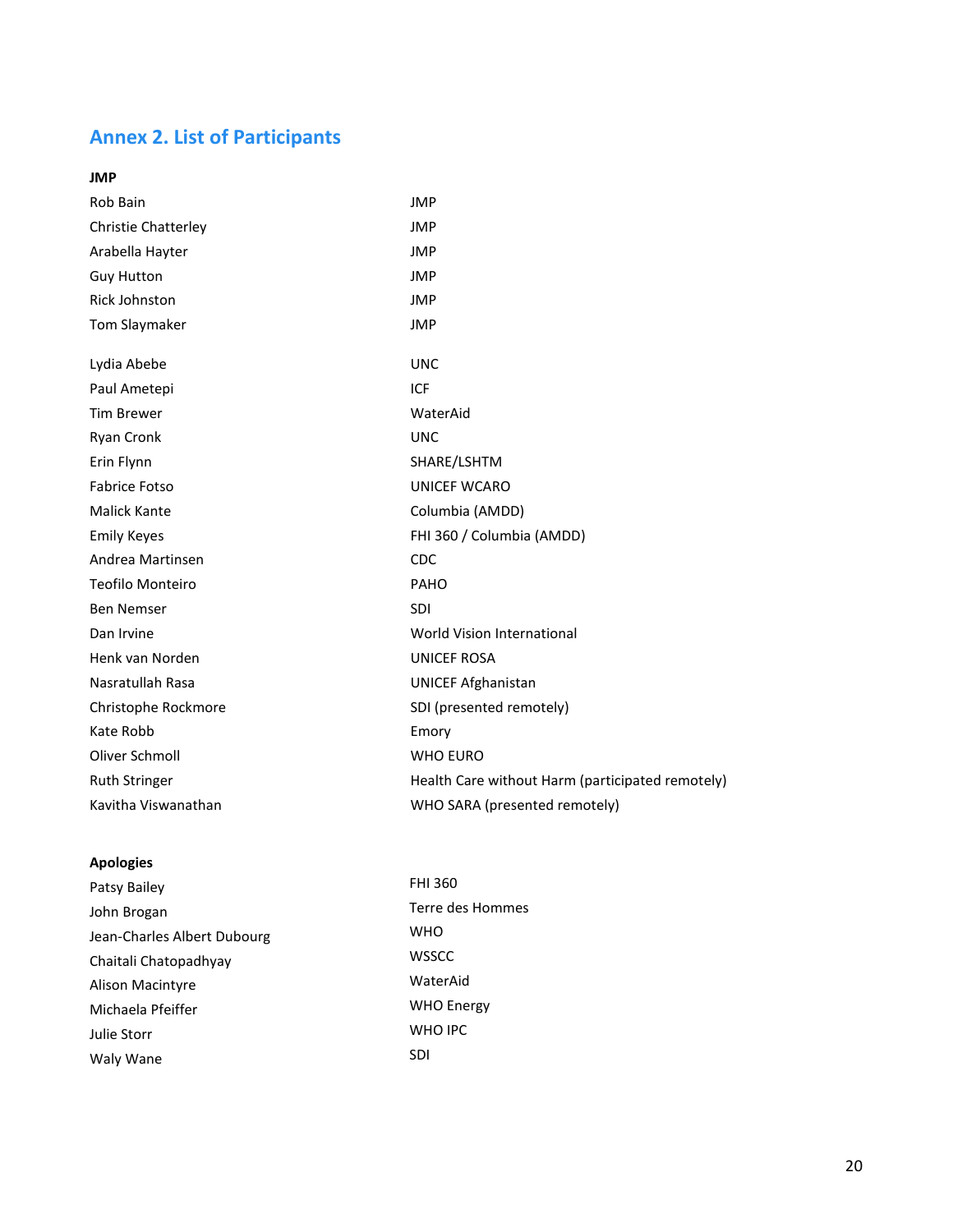# **Annex 3: Meeting Agenda**

## **Day 1: Wednesday 22 June 2016**

| <b>Session</b>      | <b>Item</b>                                                                          | <b>Responsibility</b>                    |
|---------------------|--------------------------------------------------------------------------------------|------------------------------------------|
| 8:30                | Arrival; morning coffee                                                              |                                          |
| $9:00 - 9:30$       | <b>Introduction</b>                                                                  | Moderator: Tom                           |
|                     | Meeting objectives<br>$\bullet$                                                      | Slaymaker                                |
|                     | <b>Brief introductions</b><br>$\bullet$                                              |                                          |
|                     | Background on global monitoring of WASH in HCF and progress to date (10<br>$\bullet$ | <b>Rick Johnston</b>                     |
|                     | min)                                                                                 |                                          |
|                     |                                                                                      |                                          |
| $9:30 - 11:00$      | Overview of existing survey instruments and tools (10 min per presentation)          | Moderator: Rick                          |
|                     |                                                                                      |                                          |
|                     | <b>SPA</b><br>$\bullet$                                                              | Paul Ametepi                             |
|                     | <b>SARA</b>                                                                          | Kavitha Viswanathan<br><b>Ben Nemser</b> |
|                     | <b>SDI</b><br>$\bullet$                                                              | Teofilo Monteiro                         |
|                     | PAHO Protocol<br>$\bullet$                                                           | <b>Malick Kante</b>                      |
|                     | AMDD<br>$\bullet$                                                                    | Arabella Hayter                          |
|                     | <b>WASH FIT</b>                                                                      |                                          |
|                     | Plenary discussion                                                                   |                                          |
| <b>COFFEE BREAK</b> |                                                                                      |                                          |
| 11:20-12:00         | <b>Overview of settings ladders and indicators</b>                                   | Moderator: Arabella                      |
|                     |                                                                                      |                                          |
|                     | Overview of agreed ladders, indicators & questions for WASH in Schools<br>$\bullet$  | <b>Christie Chatterley</b>               |
|                     | (10 min)                                                                             |                                          |
|                     | Presentation of proposed service ladders and core and expanded<br>$\bullet$          | <b>Rick</b>                              |
|                     | indicators (30 mins)                                                                 |                                          |
| 12:00-13:00         | <b>Survey methodology</b>                                                            | Moderator: Guy                           |
|                     |                                                                                      | Hutton                                   |
|                     | Facility classification<br>$\bullet$                                                 |                                          |
|                     | Weighting<br>$\bullet$                                                               | Ryan Cronk                               |
|                     | Censuses vs surveys<br><b>LUNCH</b>                                                  |                                          |
|                     |                                                                                      |                                          |
| 14:00-15:15         | Group work (1): core and expanded indicators                                         |                                          |
|                     | Water and cleaning                                                                   | Group moderators:<br>Rick                |
|                     | Sanitation and hygiene                                                               | Arabella                                 |
|                     |                                                                                      | Tom                                      |
|                     | Health care waste management and quality<br>$\bullet$<br><b>COFFEE BREAK</b>         |                                          |
| 15:30 - 16:40       | Group work (2): core and expanded indicators                                         |                                          |
|                     |                                                                                      | Group moderators:                        |
|                     | Water and cleaning<br>٠                                                              | <b>Rick</b>                              |
|                     | Sanitation and hygiene<br>$\bullet$                                                  | Arabella                                 |
|                     | Health care waste management and quality                                             | Tom                                      |
| 16.40-17:00         | Feedback, conclusions and wrap up                                                    | Arabella                                 |
|                     |                                                                                      |                                          |